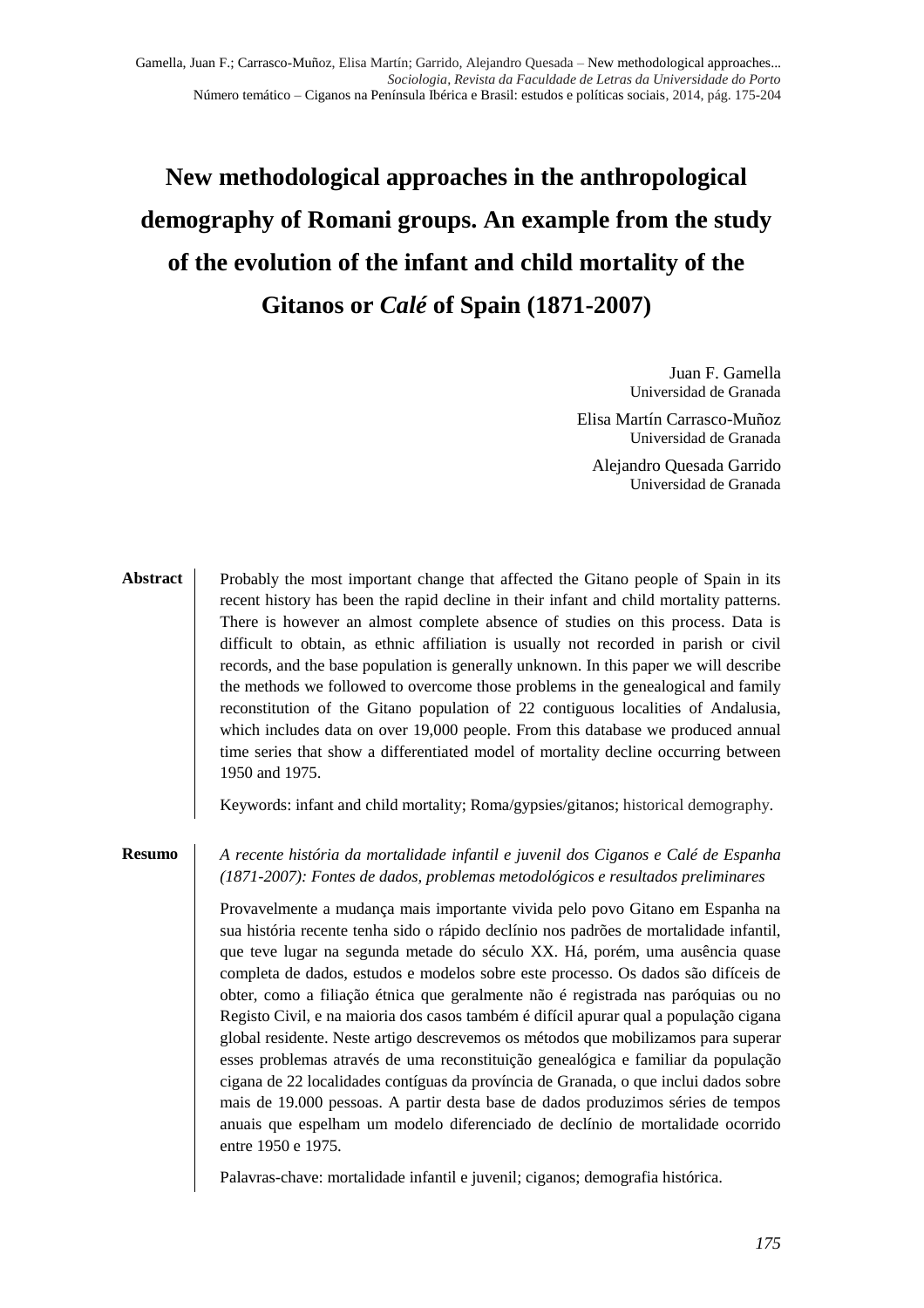#### **Résumé**

*Nouvelles méthodes dans la anthropologíe demographique des populations roms. Un exemple derivé de l'etude de la mortalité infantile dans la minorité gitane or calé d'Espagne (1871-2007)*

Le changement le plus important qui affecta les Gitans d'Espagne, au cours de leur histoire récente, fut, probablement, le rapide déclin de la mortalité infantile et juvénile. L'étude de l'histoire de la mortalité est délicate et ces difficultés sont aggravées, dans ce cas, par l'absence de données sur la filiation ethnique dans les registres officiels, et par la méconnaissance de la taille de la population. Dans cet article nous présentons les méthodes employées pour résoudre ces problèmes qui font appel à la reconstitution généalogique et familiale de la population gitane de 22 localités contigües d'Andalousie. Cette reconstitution, qui met en œuvre les méthodes de l'ethnographie et de la démographie historique, prend en compte plus de 19.000 personnes, et mis en évidence une declin definitive de la mortalité entre 1950 et 1975.

Mots-clés: mortalité infantile et juvénile; Roma/Gitans; démographie historique.

#### **Resumen**

*Nuevos métodos en la antropología demográfica de los grupos romaníes. Un ejemplo derivado del estudio de la evolución de la mortalidad infantil y juvenil en la minoría gitana española (1871-2007)*

Seguramente el más importante cambio vivido por los Gitanos españoles en su reciente historia derive de la caída de la mortalidad infantil y juvenil que ha experimentado esta minoría. Sin embargo, resalta la falta de interés y de estudio sobre este tema. La investigación histórica de la mortalidad plantea complejos problemas que se agravan aquí por la ausencia de datos desagregados por etnicidad y por el desconocimiento de la población de partida. En este artículo presentamos los métodos que hemos seguido para resolver estos problemas en una reconstrucción familiar y genealógica de la población gitana de 22 municipios andaluces que incluye a unas 19.000 personas, y que permite avanzar un modelo diferenciado de declive definitivo entre 1950 y 1975.

Palabras clave: mortalidad infantil y juvenil; Romá/Gitanos; demografía histórica.

# **1. Introduction<sup>1</sup>**

Perhaps the most important change experienced by the Gitano people of Spain in its recent history has been the rapid decline in the infant (under-one) and child (under-five) mortality patterns that took place in the second half of the twentieth

-

<sup>&</sup>lt;sup>1</sup> Acknowledgements: the elaboration of this paper was partially suported by Grant Number P11-SEJ-8286- *Proyectos de Investigación de Excelencia* of the Consejería de Economía, Innovación y Ciencia of the Junta de Andalucía. We also want to thank Mercedes Alba, Mari Luz Flores, Ana Núñez Negrillo and all the Gitano friends from Guadix and Montes Orientales for their help and support all these years. Two anonymous reviewers made important suggestions as well.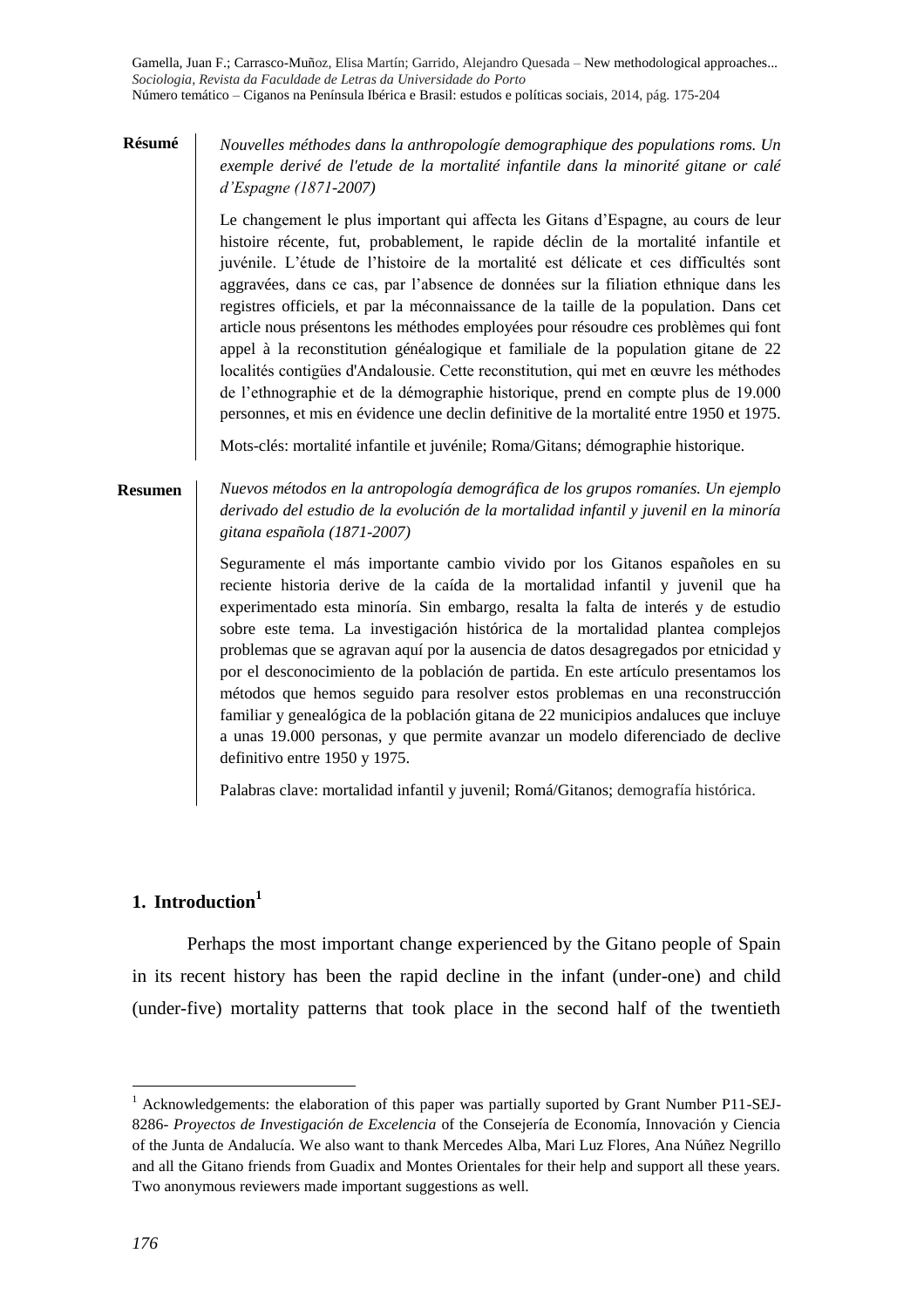century<sup>2</sup>. This process induced or facilitated most of the remarkable transformations experienced by this minority in the last decades. Thus, as fertility remained high, the survival of a higher proportion of children resulted in an accelerated population growth that multiplied several times the size of Gitano population. Additionally, in the 1960s and 1970s the population expansion favored a Gitano migratory wave from rural to urban areas and from Andalusia and Extremadura to other more prosperous and industrialized regions of Spain. In this period, many *Calé*<sup>3</sup> also migrated to Germany, France and Switzerland, in search for better-paid jobs and a chance to improve their lives, not unlike to other Spaniards.

The rise in surviving children also generated growth in the size of Gitano households. Eventually this also brought about the expansion of kin networks that included living siblings, cousins and other collateral relatives in numbers previously unknown. This, in turn, facilitated an increase in consanguineous marriages (Martín and Gamella, 2005; Gamella and Martin, 2008), and in the generation of large viripatrilocal groups considered to be crucial actors in the political organization and the internal conflicts of Gitano society (San Roman, 1976, 1997; Gay Blasco, 1999).

Hereafter, the fall in infant and child mortality facilitated a decline in fertility that has become generalized since the late 1980s. The intentional control and reduction of fertility completes the demographic transition of this minority, a process that has enormous consequences both for the community itself and for its social inclusion in the Spanish society. It is worth underscoring that, as the burden of reproduction falls disproportionately on women, generalized child survival has resulted in crucial longterm effects on the lives, the life-projects and the mentalities of Gitano women and on the gender arrangements within the minority (Gamella, 2011, 2000).

The death of children was a very common experience in the homes of Gitano people until recently. This is a topic that frequently emerges both in the discourse of

<sup>&</sup>lt;sup>2</sup> In this paper we considered both infant mortality, the death of a child less than one year of age (Q0) and child mortality for the death of children between their first and fifth birthdays (4Q1). Their sum will produce rates of childhood mortality, that is, before the child's fifth birthday.

<sup>&</sup>lt;sup>3</sup> "Gitano" is the term most Spanish Romani people use to refer to themselves both in private and public settings. In Spain it is also the term most frequently used by minority leaders. For instance, when naming public institutions such as the *Instituto de Cultura Gitana*. Here it is used to denote an ethnic minority that lives mostly in Spain. The term is partly synonymous with the English term "Gypsy". Many members of groups who were previously referred to as "Gypsies" reject today this term as derogatory and prefer to be identified by their own ethnonyms, such as *Roma*, *Sinti*, *Kalé*, etc. In Spain, *Caló* (plural *Calé* or *Calós*) is also a term that many Gitanos use to refer to themselves, although less frequently.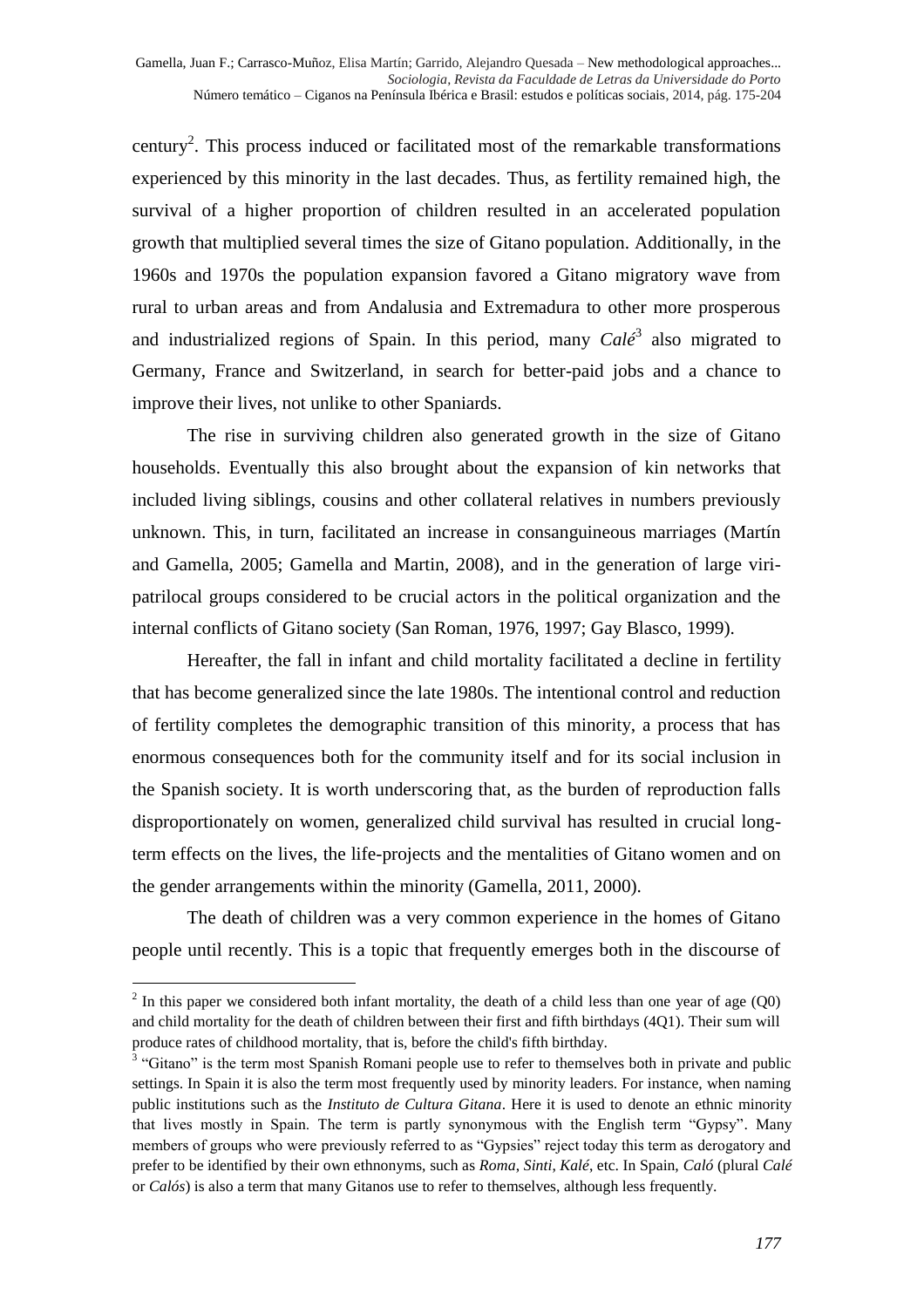Gitano women and analyses of civil or parish records. Infant and child mortality was also common among the majority population, but the higher fertility rates of Gitano women resulted in higher numbers of infantile deaths even with similar mortality rates and hence a more drastic experience. Thus, in our sample there are many examples of Gitano women that experienced the loss of a very high number of children.

# **1.1. Lack of data and lack of interest**

Child mortality is a crucial index of the health and living conditions of a population. Its decline is often considered one of the first signs of social and economic development, as well as of the advance of demographic and epidemiological transitions. The reduction of child mortality is one of the United Nations Millennium Development Goals, hence a priority for all policy interventions (Guillot, Gerland, Pelletier and Saabneh, 2012).

However, it seems that the dominant representations of Romani groups have ignored or took for granted the evolution of childhood mortality. This is especially remarkable as demographic differences are among the most salient aspects of the ethnocultural difference between Romani populations and mainstream majorities everywhere. The decline of infant and child also seems to have occurred in other countries of Central and Eastern Europe, such as Romania, Hungary, Slovakia and Bulgaria, which have large and varied Romani populations (Kohler and Preston, 2011; Burlea, 2012). But we do not know much about it or whether the processes have diverged from those occurring among neighboring majority populations.

In the large and rapidly increasing literature on Rom/Sinti/Gitanos very few publications are devoted to child mortality, much less from a historical perspective. References to infant and child mortality are scattered throughout publications concerning health status and access to health care or surveys on living conditions (Cook *et al*., 2013; Ringold, Orenstein and Wilkens, 2005; Kalibová, 2000; Costarelli, 1993). It is rarely treated as the monograph at the core of other epidemiological, social and economic transformations. Even in important papers on the anthropological demography of Romani groups there are no references to infant mortality (Durst, 2002, 2011). Moreover, in the best ethnographic monographs available there is little attention to the issue of the death of children and its history, even if the experience, remembrance and celebration of death is a crucial topic in most of them (Okely, 1983;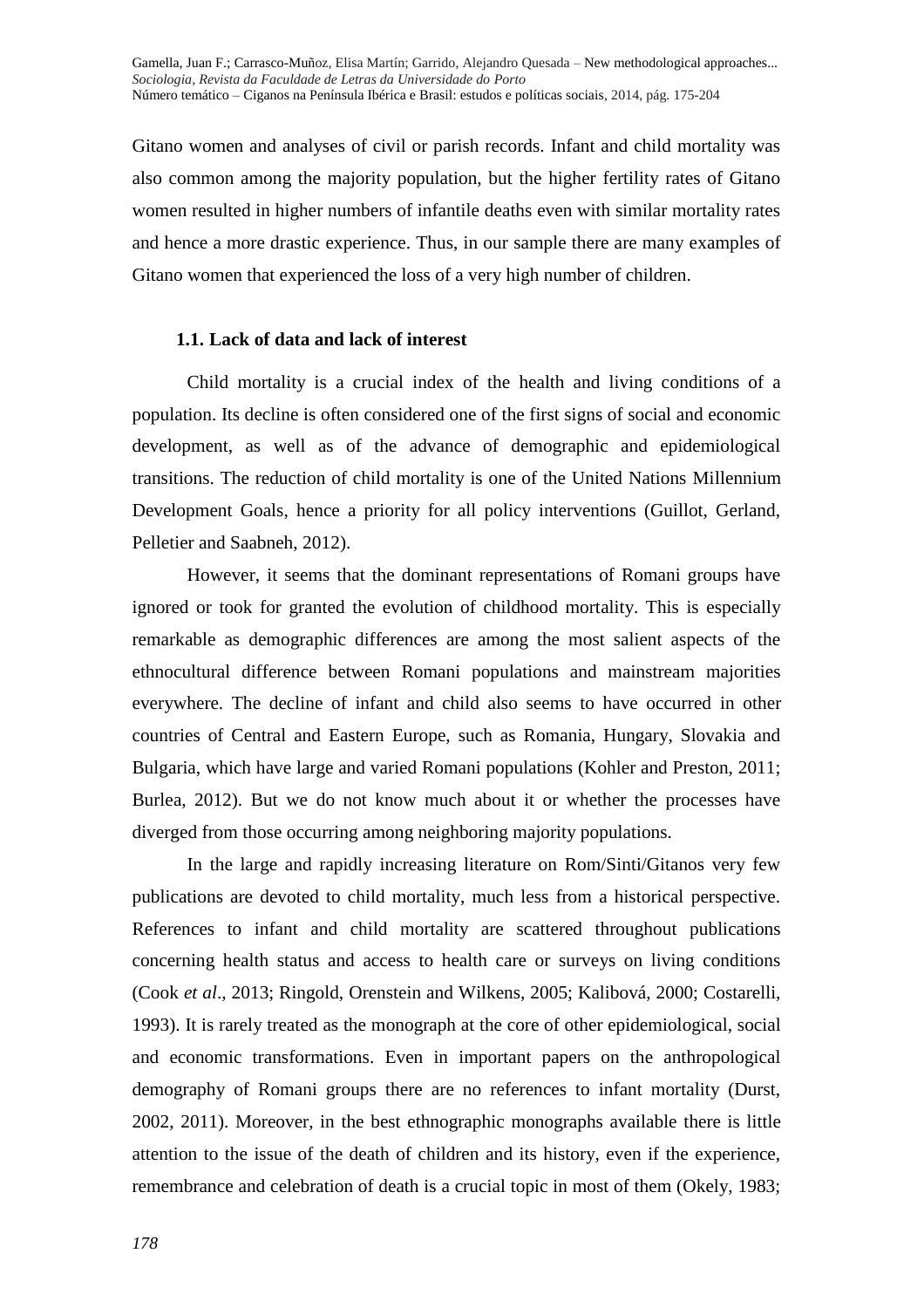Sutherland, 1975, 1986; Williams, 1993; Stewart, 1997).

There may be several reasons for this neglect. To begin with, the study of the history of mortality presents substantive complexities and severe data problems, even for larger and better-known populations (Corsini and Viazzo, 1997: xvii). Moreover, to assess the long-term structural dynamics of mortality shifts during childhood is a difficult task in itself. Still in 1991, an important review of the topic concluded that the understanding of the patterns of historical mortality in Europe, their causes and consequences was still in "its infancy" (Schofield, Reher and Bideau, 1991).

Besides, concerning Romani peoples, these problems are aggravated since in most of the countries where they live demographic data is not usually coded for ethnicity and cannot be easily disaggregated according to ethnic affiliation. Where such information is collected, there are serious problems of under-registration and coverage (Kohler and Preston, 2011). Hence, there is a paucity of reliable demographic data concerning Romani groups.

Despite all these difficulties, the neglect of this and other critical demographic topics cannot be justified. Studies might have used ethnographic or microdemographic methods, considered selected families or groups, or at least described the mayor outlines of the process of demographic transition. Moreover, these topics need to be considered in ethnographic, sociological and even political descriptions; yet, child mortality has been almost uniformly ignored, even despite the prominence of death in ceremonial and ritual accounts.

The scholarly representation of Romani people appears to have suffered from considerable exoticization, orientalism and androcentrism. Anthropologists and "Gypsyologists" have contributed considerably to this practice. Bloch stressed decades ago the "professional malpractice of anthropologists" and the ingrained tendency "to exaggerate the exotic character of other cultures" (Bloch, 1977: 285). In few cases has this been more prevalent than in the study of Romani peoples. On the other hand, most ethnographies emphasize permanence, continuity and unity. Social, ideological and even demographic change, variation and heterogeneity are rarely at the core of anthropological descriptions of Romani groups, even when they are studied in the midst of profound transformations and divisions.

In sum, as Masseria and her collaborators concluded recently in their review of the health literature on Romani peoples, the literature on demographic processes and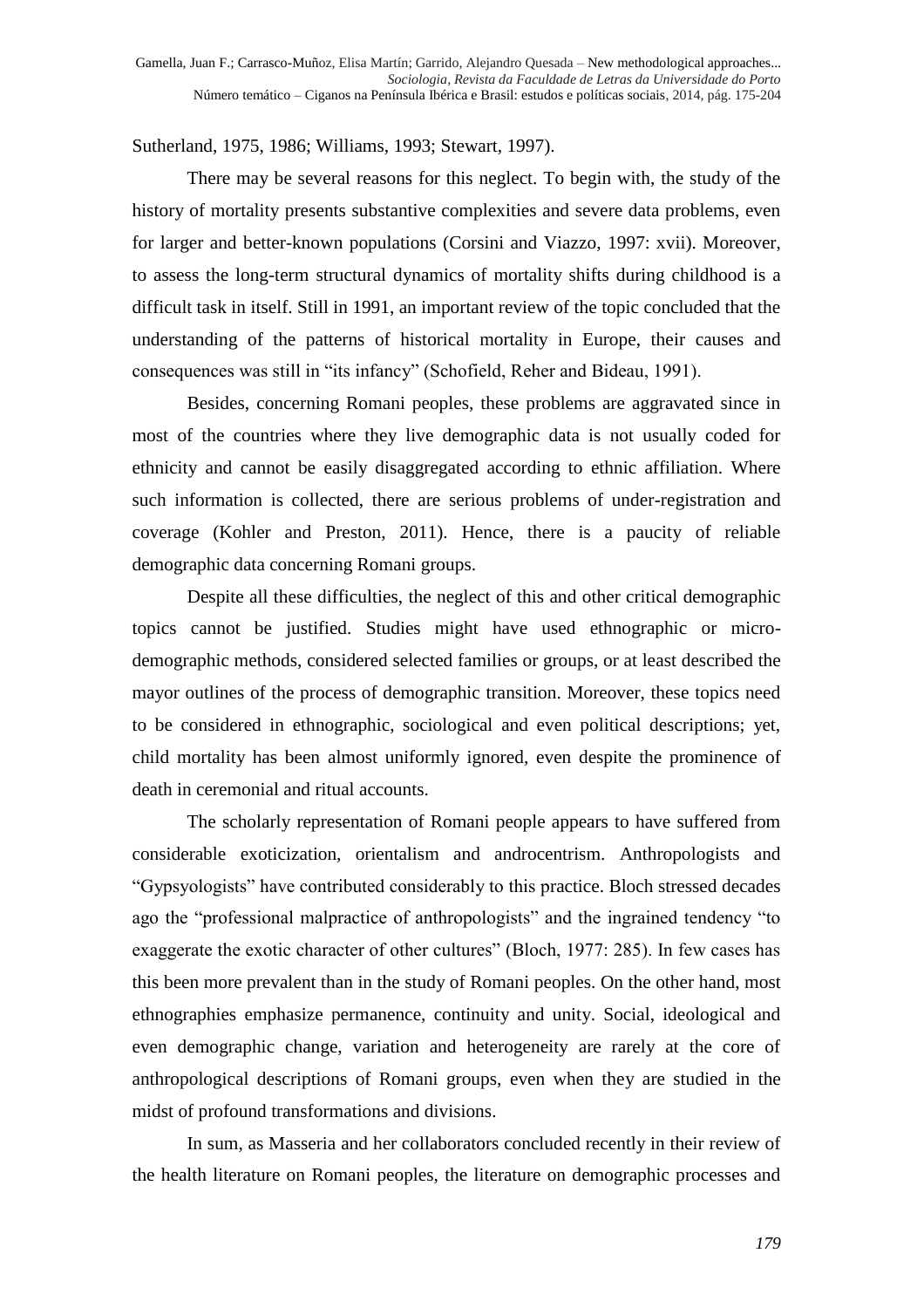demographic history "is very limited in content and scale" (Masseria, Mladovsky and Hernández-Quevedo, 2010: 549). The use of demographic ideas or models in the cultural and historical analyses of Romani groups arguably is ignored or even resented by scholars in the field. Our goal is to apply this insight to the study of the Gitanos or *Calé* of Spain.

In this paper we will review the methods and techniques we have applied to the study of the childhood mortality among Spanish Gitanos or *Calé* in a region of Andalusia where they have been living for centuries, constitute the main ethnic minority and their presence is very notable. We will describe the main problems of this research and the strategies attempted to overcome them. Thus, the research questions addressed in this paper are primarily methodological. They consider how it is possible to study the demographic history of Roma populations of Europe and what are the main obstacles to this study. However, these questions are approached in an applied form, by analyzing a complex case study. Hence, the preliminary results offered here try to show the potential and the limitations of the methods and techniques used when ethnographic methods are combined with those of historical demography in the study of Romani populations. This kind of synthesis has been designed as "anthropological demography" (Kertzer and Fricke, 1997) and we find it extremely relevant for the study of ethnic or cultural minorities. The example analyzed deals with the structural dynamics of long-term changes in mortality patterns of Gitano children through a micro-demographic study of a relatively large area. We have tried to generate reliable time-series data on infant and child mortality based on local civil registration and parish data for a 22 contiguous localities in a region where Gitanos have lived permanently for over four centuries.

## **1.2. The Gitanos of Spain**

The Gitanos or *Calé* of Spain are an ethnic minority related to other Romani groups in Europe and America, such as the *Roma*, *Sinti*, Finnish *Kale*, Portuguese *Ciganos*, etc. All these groups, notwithstanding a common remote origin, have adapted to the surrounding cultures and yet show some resemblance within a gamut of sociocultural variation (Piasere, 2004; Fraser, 1992; Acton, 1979). The Gitanos come from the first migratory waves of Romani groups into Western Europe, which are documented in the fifteenth century. Their customs are the product of a long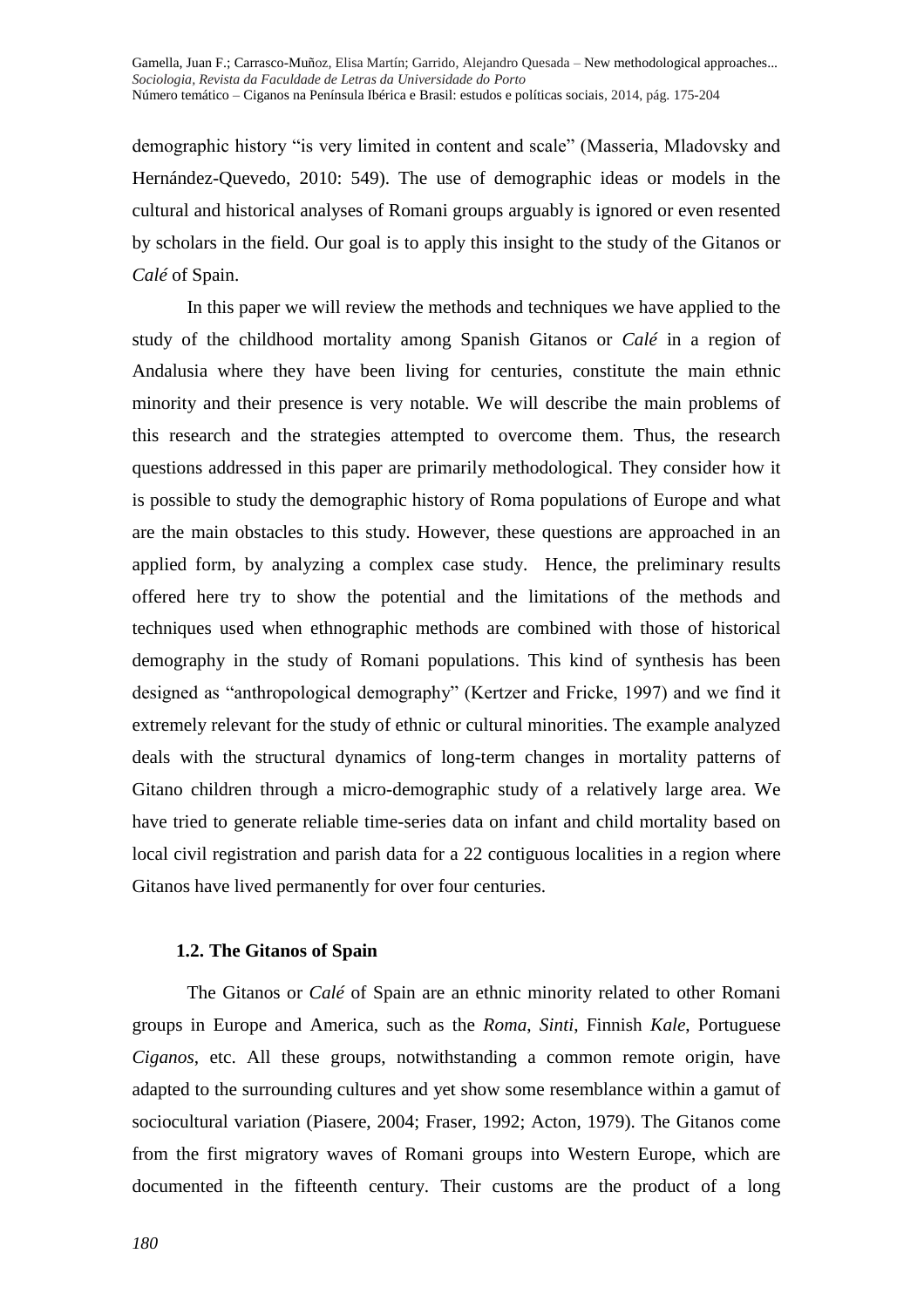coexistence with local Spanish populations. The history of *Calé* has been marked by persecution, stigmatization and discrimination, but also cooperation, hybridization and the appropriation of conceptions by the minority and their transformation and *detournement* (Pym, 2007; Gómez Alfaro, 1999; Leblon, 1985; Gamella, Gómez Alfaro and Pérez, 2014).

Today most Gitanos are proud of their ethnic identity, although they consider themselves autochthonous Spaniards. Gitanos speak the languages and dialects of the regions where they live. Most have Spanish as their mother tongue. The original Hispanoromani dialect they may have spoken would have been lost in most regions by the eighteenth century. However, they developed a mixed language known as *caló* or *romanó*, by inserting a Romani lexicon into Spanish morphosyntax (Gamella, Fernández, Nieto and Adiego, 2011).

Throughout the twentieth century, Gitanos lost or transformed most of their traditional trades and occupations. They also practiced the majority religion, Catholicism, although in their own ways. In sum, there is no coherent religious, linguistic or "racial" (based on the socially constructed use of real or putative phenotypical differences) difference between the Gitano minority and the majority population. Gitanos, however, have developed other differences that reaffirm their collective identity (San Román, 1997; Gay Blasco, 1999; Lagunas, 2005; Gamella, 2000, 2011, 2013). For instance, the recent proliferation of a Gitano Pentecostal religious denomination has offered new opportunities for feeling, interpreting and constructing ethnic difference through the experience of conversion (Cantón, 2004).

The *Calé* have contributed considerably to Spanish culture and folklore. Perhaps in no other part of Europe has such cultural fusion occurred as in Spain and especially Andalusia, where many of the symbols and practices that identify the region to the world (such as flamenco singing and dancing) have a crucial Gitano component (Leblon, 2003; Pasqualino, 1998).

The Spanish Romani are sedentary; they have lived in the same towns and counties for generations and often have a strong attachment to their places of birth or residence, defining themselves as Andalusians, Catalans or even *sevillanos* and *granadinos*, that is, as coming from specific provinces or cities. In the last century, Gitanos followed migration patterns similar to those of other Spaniards. Thus, we find Gitanos from Extremadura and western Andalusia in Madrid, those from Old Castile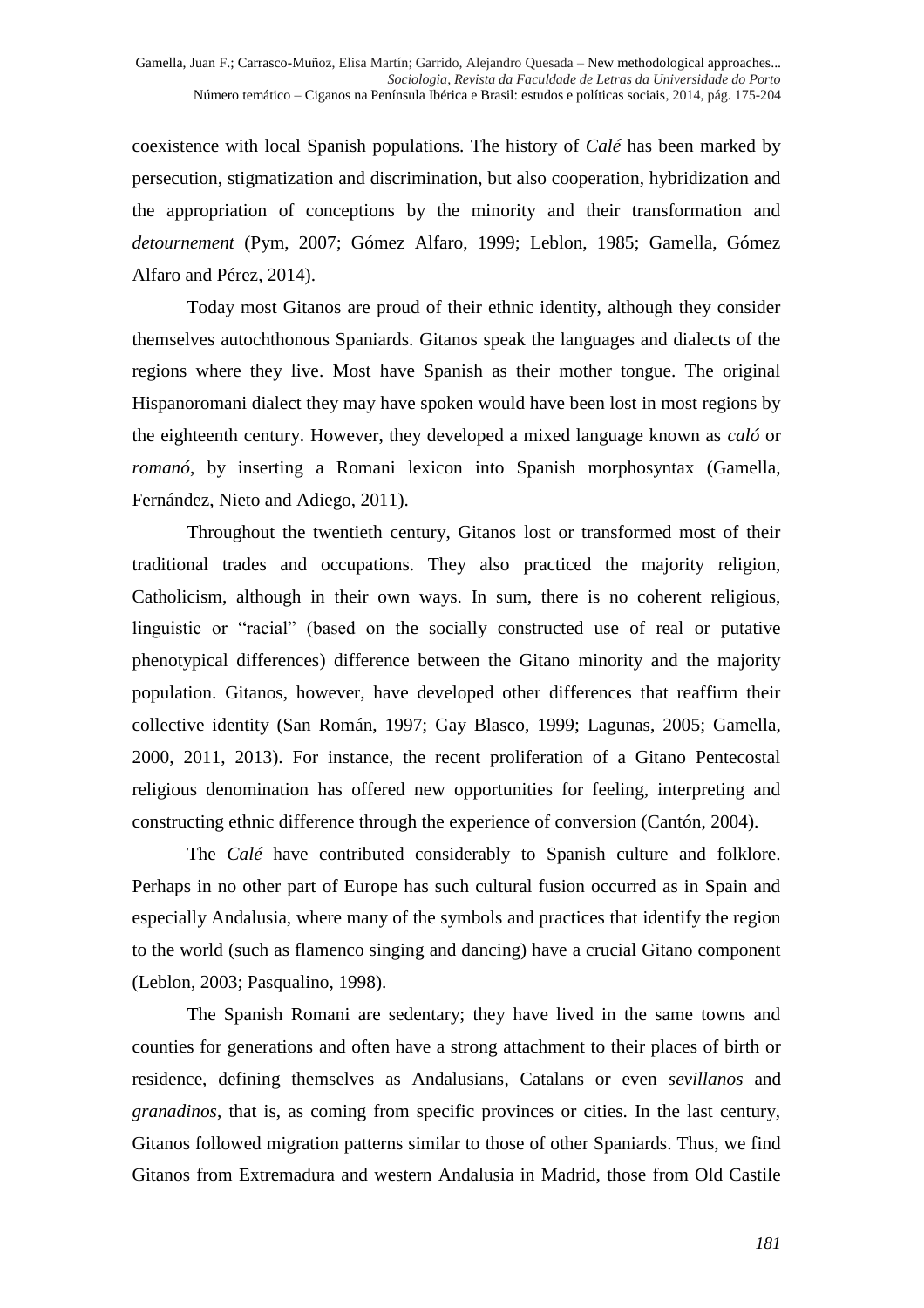in the Basque Country and Gitanos from eastern Andalusia in Catalonia, the Levant and the Balearic Islands. Many Gitanos migrated in the 1960s and 1970s to Germany, Switzerland and France as guest workers. Some of them returned later to the Spanish towns and cities of their ancestors.

The best estimates place the size of the Spanish *Calé* population in the range of 450 thousand to 600 thousand, around 1.5% of the total Spanish population (FSG, 2008). A large proportion of Gitanos currently is concentrated in the urban peripheries. But there are important groups of Gitanos living in localities of different sizes and geographical structures, from industrial towns of the Basque Country to tourist resorts of the Mediterranean, as well as rural areas of Andalusia, Extremadura or Murcia. The varied geographic distribution is often linked to a varied sociocultural and economic integration. The Spanish Gitanos have often been discriminated against, segregated and prosecuted (Leblon, 1985; Gómez Alfaro, 1993). But there are also many cases in which Gitanos have contributed greatly to local communities and received acceptance by their neighbors. Integration of Gitano families in local communities and economies has a secular history mostly in Andalusia, but also in other regions (Lagunas, 2005; Pasqualino, 1998; Gamella, 2006).

Since 1978, within the new political context brought about by democracy and decentralization of the Spanish state, Gitanos have improved their status considerably: they have gained access to free and universal health care, public education, public subsidies and pensions, as well as public housing and housing aids. However, they remain overrepresented in the poorer and most needy sectors of Spanish society. In the last decades, large sectors of the *Calé* minority have been marginalized and resegregated through shantytowns and slums, some of recent construction. New and old social problems, such as alcoholism, imprisonment, illegal drug dealing and dependence, have taken a great toll among some groups. Even if these problems affect a limited number of Gitanos, their impact may be disproportionate when adequate comparisons are established (MSPS, 2009).

Today the Gitano population is increasingly heterogeneous in terms of income, education and sociocultural orientation. The demographic structure of the Gitano population differs significantly from that of the Spanish population at large. Gitanos are generally younger and their groups include more children and young people, while having a smaller proportion of elderly people. This is due to the different demographic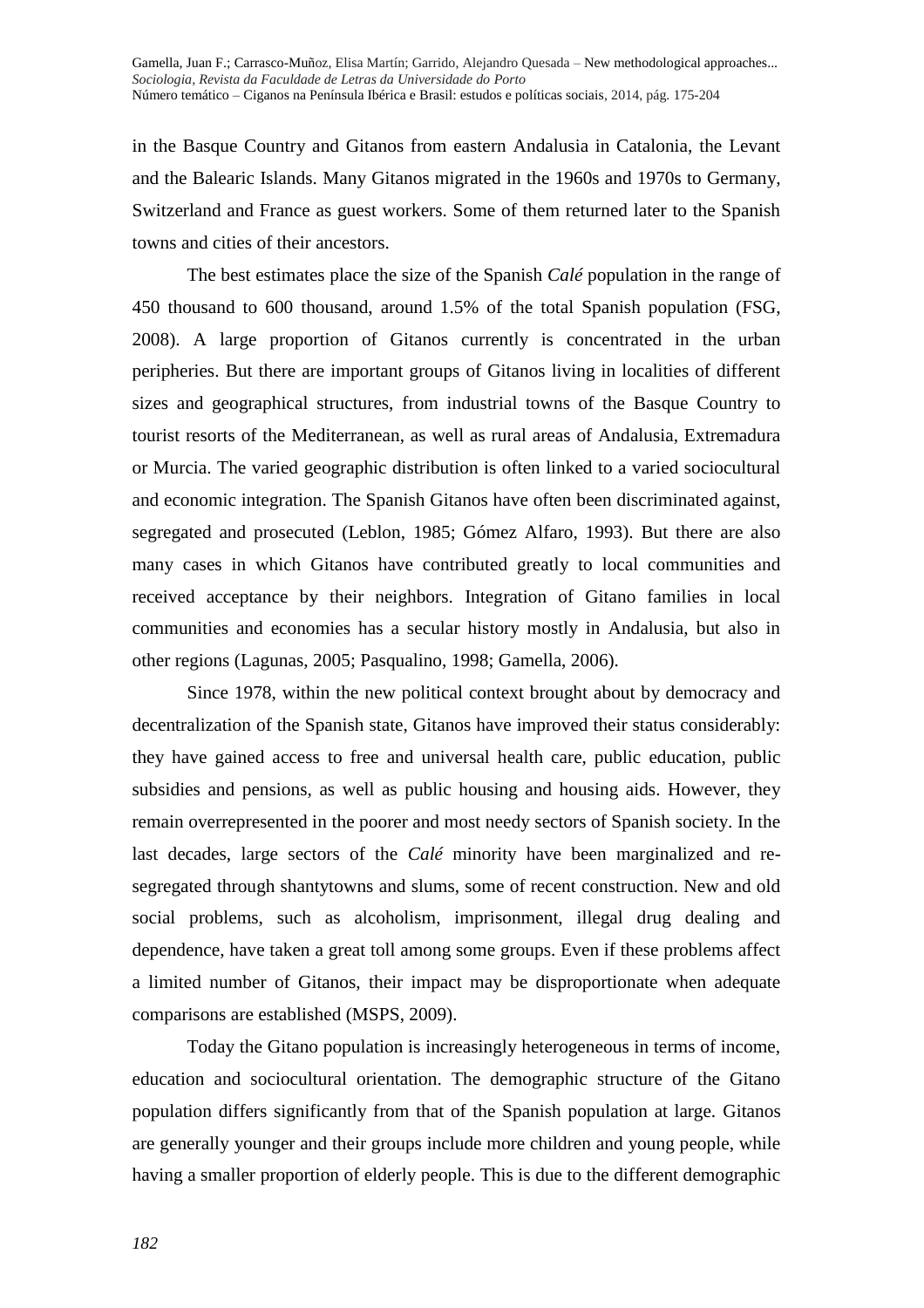history of the Gitano minority, which started their demographic transition some decades later than the dominant population (Gamella, 2011; MSPS, 2009). According to our data, fertility decline among Gitanos started in the mid 1980s and was very rapid. From 1985 to 1999, the Total Fertility Rate (TFR) dropped from around 5,5 to around 2,5 children per woman. These and other developments are transforming the cultural and social life of the Gitano community, for instance, in terms of the widespread access to pensions in old age, the almost universal schooling of Gitano children, and an increase in mixed marriages, especially among the more prosperous and educated sectors (Gamella, 2011).

Still, a large sector of the Gitano population has health problems associated with poor and excluded minorities. These include a greater vulnerability to accidents, infectious diseases and degenerative illnesses such as diabetes, hypertension and cardiovascular disorders, resulting in a shorter life expectancy. When controlled comparisons can be applied, Gitanos – particularly women – report worse health and a higher rate of chronic diseases. Although health care is free and universal in Spain, barriers to equal access still remain and Gitanos tend to make less use of preventive programs and resources in exchange for a higher use of emergency facilities (MSPS, 2009). Moreover there is a lack of epidemiological and clinical studies of the health status and problems of the Gitano minority, as well as culturally informed programs tailored to their needs.

#### **2. Methods and sources of data**

As mentioned previously, even for larger and better-documented populations, the study of mortality decline is difficult. When reviewing the available data on the decline of infant and child mortality in Spain, Reher and his collaborators concluded that most available data "are woefully inadequate for unravelling the dynamics of change" and "Spain is not alone on this count" (Reher, Pérez-Moreda and Bernabeu-Mestre, 1997: 36). Considerable progress, however, has been made in the last two decades thanks to the work of Gómez Redondo (2005, 1992), Dopico and Reher (1998), Ramiro-Fariñas and Sanz-Gimeno (2000) and others.

In the case of Gitanos there are several reasons for these difficulties. First, since 1783 the mention of ethnic identity has been prohibited in Spanish public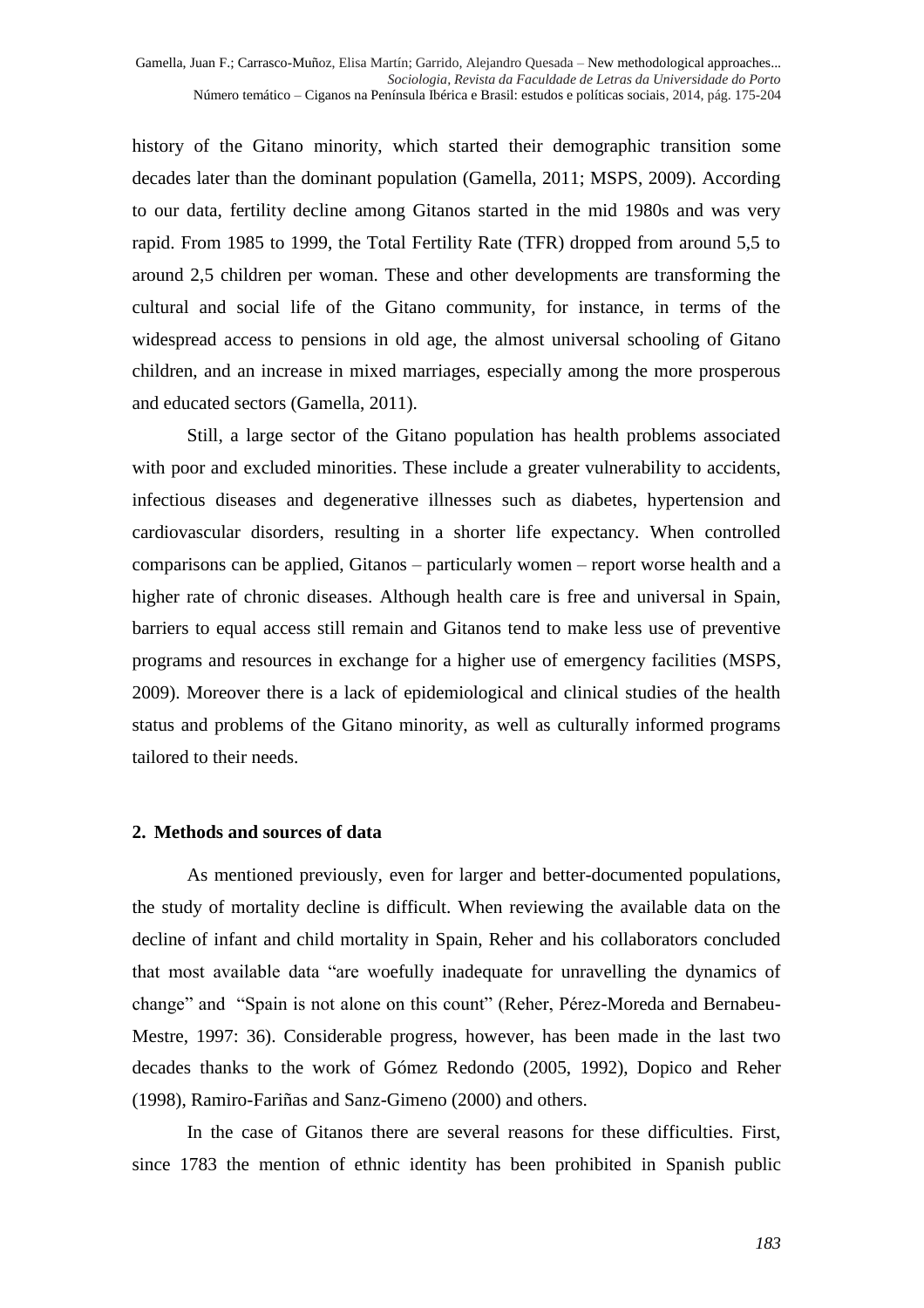records. Although this prohibition has been followed irregularly<sup>4</sup>, official data does not allow for direct demographic studies of this minority or comparisons with other groups.

Moreover, most experts have worked from the premise that Gitanos have never registered births, deaths or marriages until recently (San Román, 1997). This would make demographic research unfeasible or worthless. This assumption has often coincided with the characterization of Gitanos as nomads, itinerants or at least a group that has low and uncertain territorial and local links. Our research in Andalusia contradicts both assumptions. In the parish and civil registries of this region, Gitano families have inscribed the births and deaths of their relatives by the eighteenth century and, in some cases, long before. This trend was accentuated with the establishment of the Civil Registry in 1871 and became more extensive in the twentieth century, especially since the 1920s.

Besides, there is a continuity of residence among most Gitano families in the same towns and counties, which often extends across generations. Thus it is possible to link many Gitano individuals living today with people born in the eighteenth and nineteenth centuries in the same area. In our genealogical research we have been able to verify this in thousands of cases.

# **2.1. The area of study**

This research was carried out in 22 contiguous localities of the province of Granada in Southern Spain (see Map 1). These localities range in population from about 400 to 22 thousand, including the city of Guadix, the largest of the localities studied.

Gitano families have lived in this area continuously at least since the seventeenth century, when they were identified in parish records as *castellanos nuevos*, the euphemistic phrase use to denote Calé used as early as the sixteenth century and, more rarely, as *jitanos*. Around 6 500 Gitanos live today in these 22 towns and villages, out of a total population of about fifty thousand. Thus, they comprise about 13% of the local population. The proportion of Calé in the different localities has been usually high. By the end of the twentieth century, it ranged around

-

<sup>4</sup> We found the euphemistic expression "*castellano nuevo*" and the name "*jitano*" itself both in parish and civil registry entries well until the 1920s.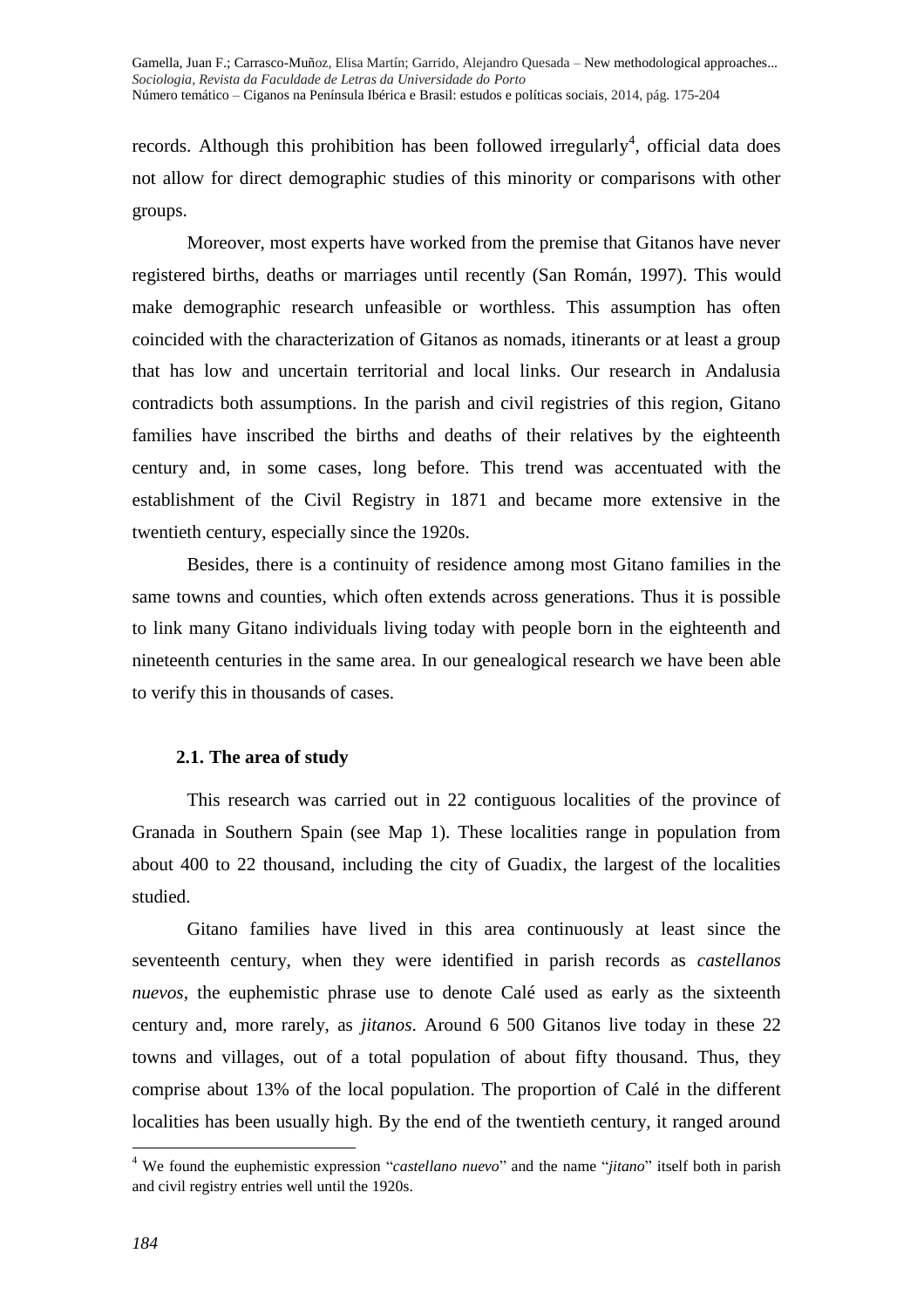between 4% and 30% in different towns and villages (Gamella, 1996, 2011).





# **2.2. Gitano identity: who is who**

We have considered Gitanos those persons who defined themselves as such; they were also recognized as Gitanos by their relatives and neighbors. Self-ascription has been the primary criterion for ethnic identification in our study. However, Gitano use filiation and descent (Scheffler, 2000) as the crucial emic criteria for identification and membership. These criteria are mostly expressed through the symbol of the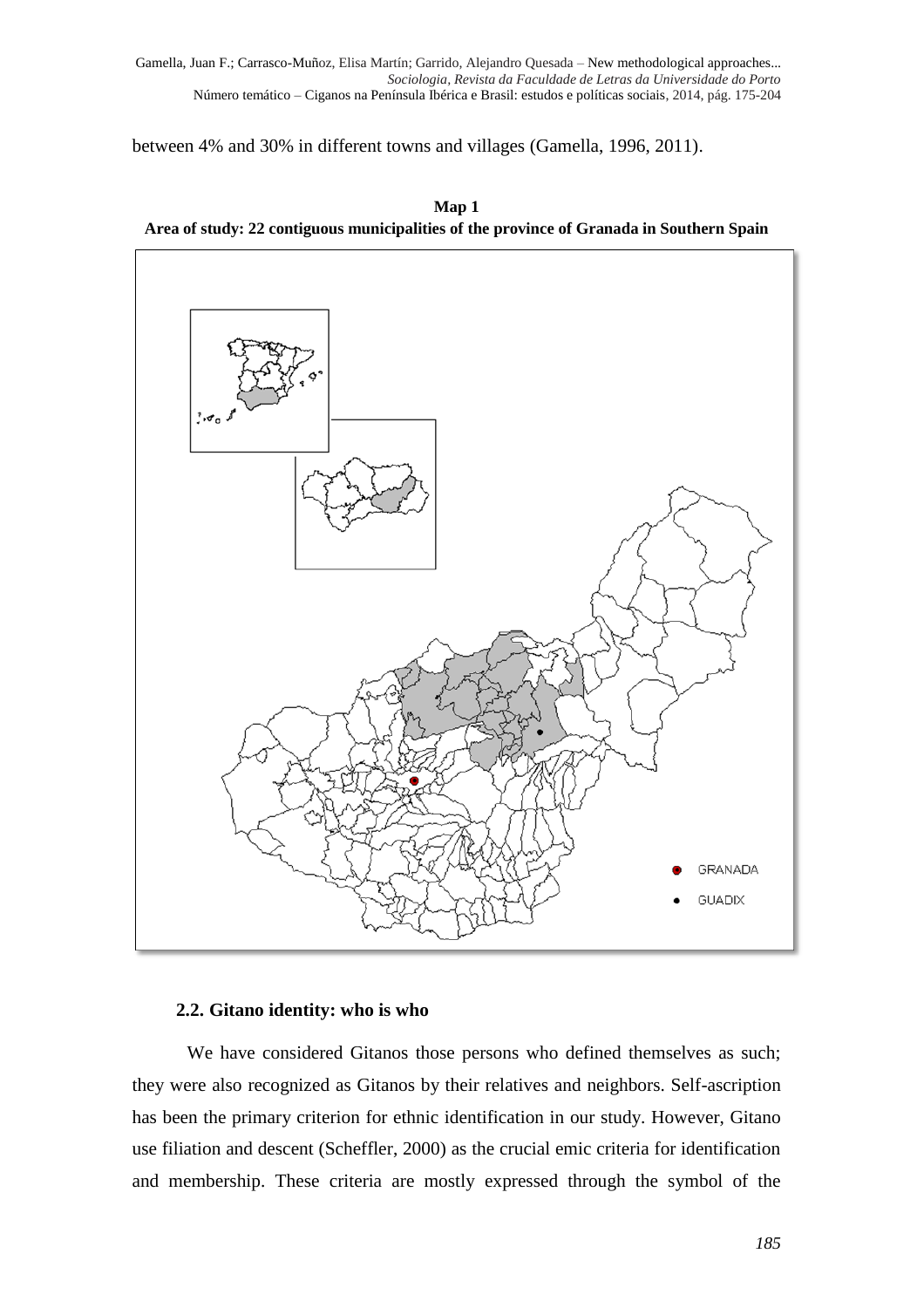common blood, and thus, they are inherited through consanguinity. According to this ideology, one becomes Gitano by birth from Gitano parents. It is an ideology that uses kinship or relatedness based on shared common biogenetic substance as the key identity and membership trait. A similar ideology of shared substance is also central to the understanding of kinship relations by non-Gitanos or "Payos" as by other modern populations (Schneider, 1968). But it is not used as a key categorial principle of descent and ethnic identity as in the case of Gitanos.

The main contradiction to this ideology, however, derives from intermarriages, unions that produce persons of mixed ancestry whose ethnic identity may be in doubt. Until recently many descendents of mixed marriages married Gitano spouses and their descendents became fully integrated in the minority. Others, however, became incorporated into the majority population and their ethnic difference disappeared in following generations. We have included mixed marriages in our genealogies and their descendents are counted based on whether they continued to live in the area and married within the Gitano population. In the cases we have known personally, they tend to identify with the minority group, but this is obviously open to personal variation.

Gitanos generally are aware of the multiple forms in which Gitano customs and values are converging with those of their fellow citizens. This relative convergence has made the criteria of filiation and descent even more decisive. As some of our informants repeated in what clearly was a shared common representation: "Customs change, but blood remains" (Gamella, 2013).

## **2.3. Gathering and processing archival data**

A central problem in this project, therefore, has been to discern who can be considered Gitano in the historical records reviewed. Today Gitano persons often do not differ in appearance, dress, language or religion from their neighbors. However, locally, Gitano identity is a public, salient and conspicuous phenomenon, part of the shared local knowledge. There is little confusion or hesitation concerning Gitano identity in the localities studied. This applies both to Gitano and non-Gitano people.<sup>5</sup>

-

<sup>5</sup> Gitano identity in Spain is perhaps less contested than in other European countries. For instance, the confusion so often reported concerning "travellers" and "Gypsies" in the UK (Okely, 1983; Matras, 2003) is not so relevant in Spain.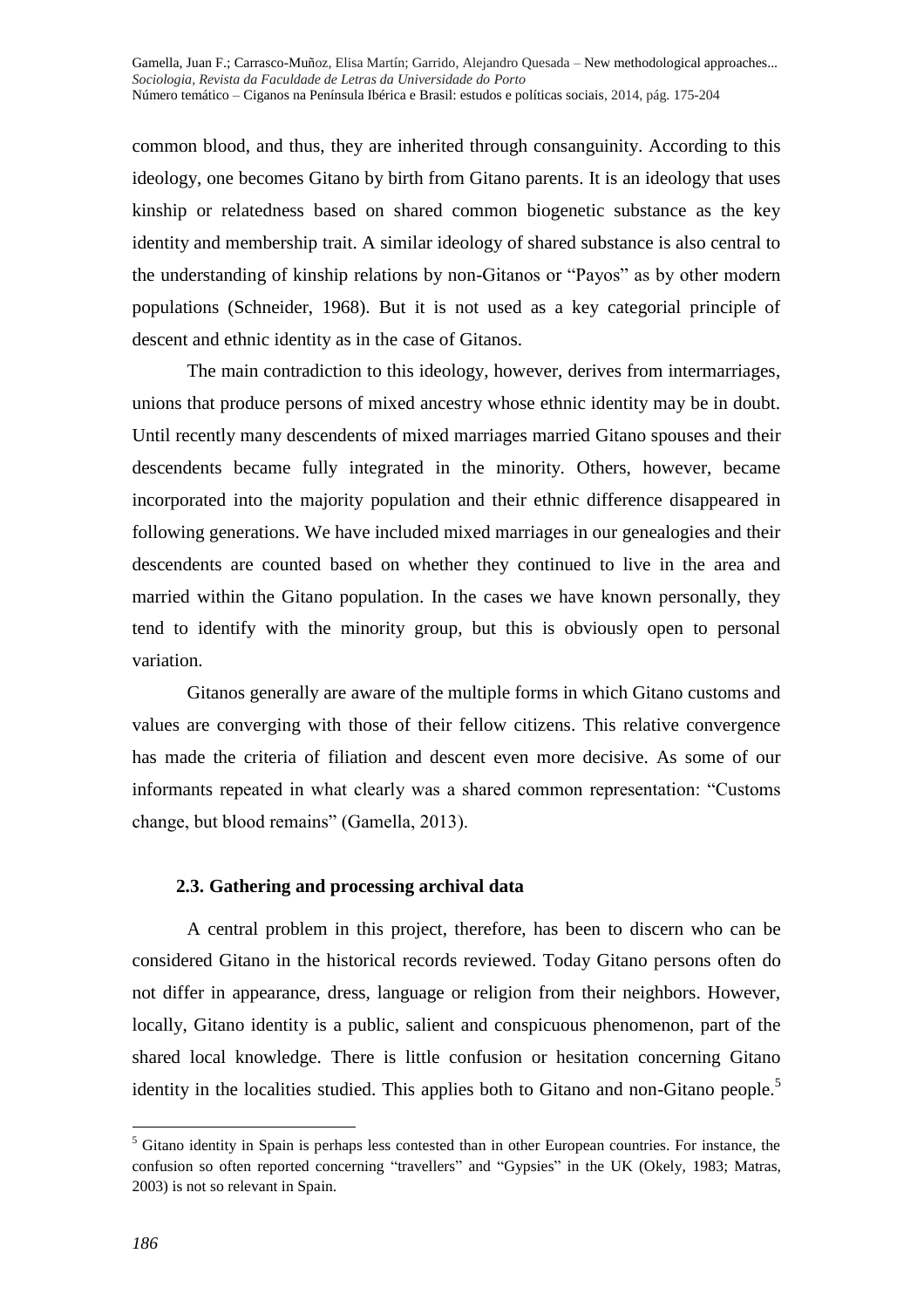The meanings of these identification processes vary according to personal, family and even contextual circumstances. Thus, the experience of ethnic differentiation is here, as elsewhere, relational, contextual and heterogeneous, even when viewed as unchanging, univocal and fixed by the actors themselves.

In each locality we gained the help and cooperation of Gitano neighbors in a prolonged ethnographic study that was initiated in 1994 and has become more regular since 2001. In our ethnographic fieldwork we established rapport with many Gitano residents and, in this way, were able to generate a detailed knowledge base of the local Gitano populations, the major family lines and the personal and family names of the present individuals and their ancestors.<sup>6</sup>

We then systematically reviewed the civil registries of births, marriages and deaths of the 22 localities of the research area and used the findings to establish complete genealogies that were codified for anonymity. Old local censuses and parish records were also consulted when available.

The Spanish naming system is especially well fitted to this task. According to the custom of Spanish speaking countries (Gamella, Gómez Alfaro and Pérez, 2014), every entry includes the personal name and two surnames (the father's and the mother's first surnames) not only of the persons whose birth, death of marriage is recorded, but also their parents and, often, of their four grandparents as well. Thus, each entry provides information about seven or eight people from two or three generations. In addition to three-part names, also places and dates of birth (or ages) are generally included. All this information allowed us to locate people in the genealogical grid and to clarify mistakes related to people with similar names and ages.

It also allowed us to create a dense genealogical grid that goes back from nine to even fourteen generations in the best-known cases. We introduced the data in a *gedcom* program, which permitted us to keep track of all the bonds established. The genealogical grid was very useful in confirming descent and thus ethnic identity and the correct attribution of demographic data. Many relatives from one village or town can be traced in the registries of neighboring towns and villages.

We connected ascendants and descendants in growing genealogies, which

<sup>-</sup><sup>6</sup> Moreover, one of the authors was born, has lived and worked in the area for decades. We also received assistance from Gitano and non-Gitano undergraduate and graduate students who were born and lived in the selected villages and towns.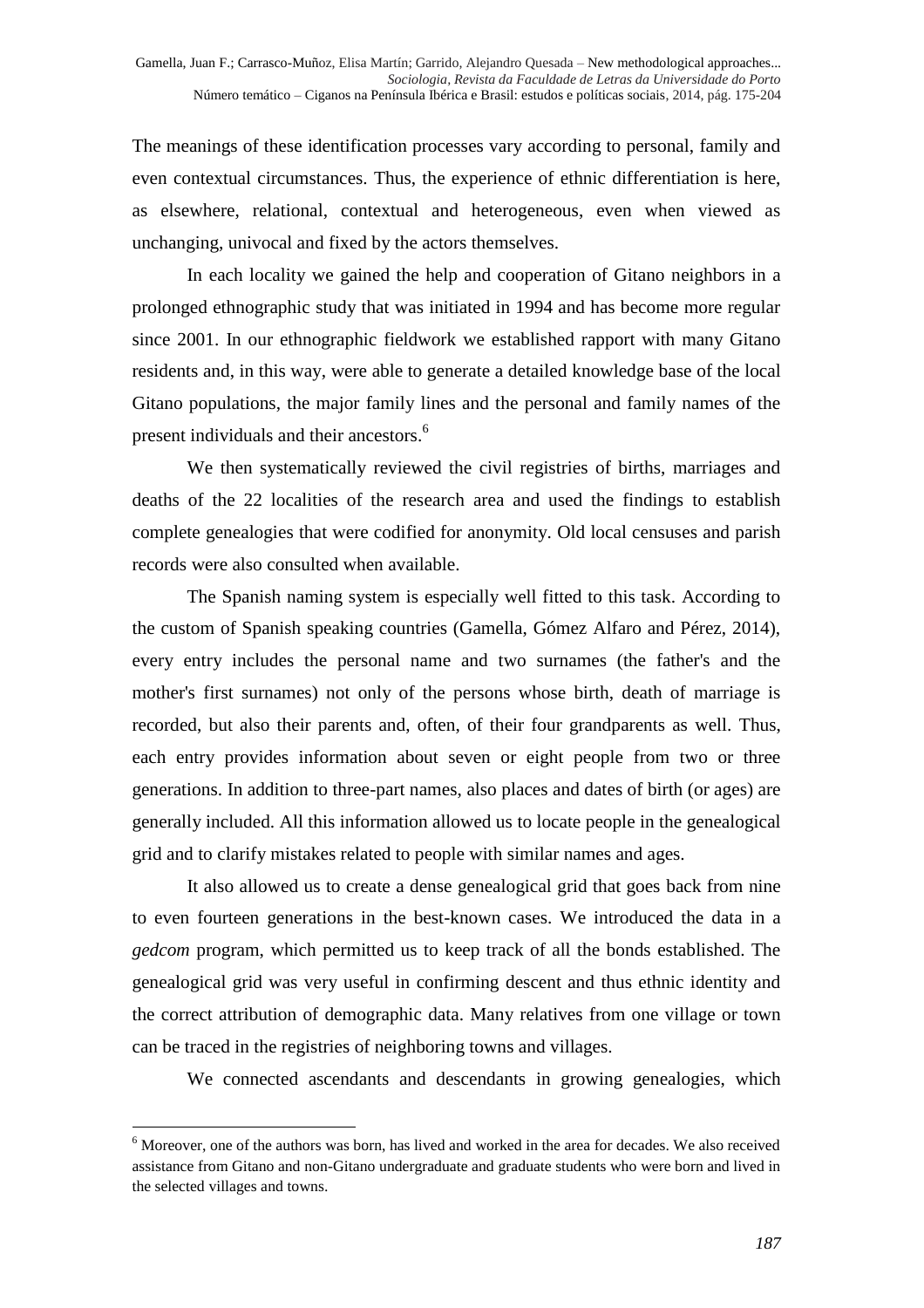sometimes included thousands of individuals. The genealogical reconstruction also helped to confirm data about each person in every kin network. The triangulation process confirmed that data about the local Gitano population from the civil registries was usually accurate. Our reconstruction includes over nineteen thousand persons born between 1720 and 2007. Most of them were found in Civil Records, although Parish Records were useful for triangulation and confirmation, and to extend some genealogies to the early eighteenth century. Our analysis here considers only births occurred after the Civil Register was in place, that is, after 1871.

When family lines are followed backwards to the turn of the twentieth century and earlier, references to ethnic identity start to appear in the records themselves. Thus, most genealogies began with references to persons who were identified as "*castellanos nuevos*" or even as "*jitanos*". This allowed us to verify the identities of whole lines of descendants and offered a complementary means of identity verification within our project.

To limit the problems associated with the use of genealogies (Bideau and Poulain, 1984; Hollingsworth, 1976; Jette and Charbonneau, 1984), we also checked the civil and parish registries forward, beginning in some cases in the early eighteenth century, and searched for references or clues that might confirm the affiliation of our subjects. Very often in these early records, ancestors of present Gitanos were referred to as "*castellanos nuevos*".

Records also included references to trades and occupations associated with Gitanos, such as *esquilador* (shearer), *chalán* (horse dealer), *canastero* (basket maker) or *herrero* (blacksmith), as well as streets and neighborhoods where *Calé* were known to live almost exclusively at the time (such as the *Cañada de los Gitanos*). Spatial segregation of Gitanos in particular neighborhoods or areas was the norm until the 1980s and 1990s, when they began to spread out and have access to broader housing opportunities.

Thus, we were able to create ascendant and descendant genealogies, most of which merge at some point, and some of which have a depth of up to fourteen generations. Thus, we were able to collect information about individuals who disappeared from a particular locality long ago either due to death or migration. We traced genealogical connections from the available sources by using birth, marriage and death records for the entire local *Calé* population, not just specific families.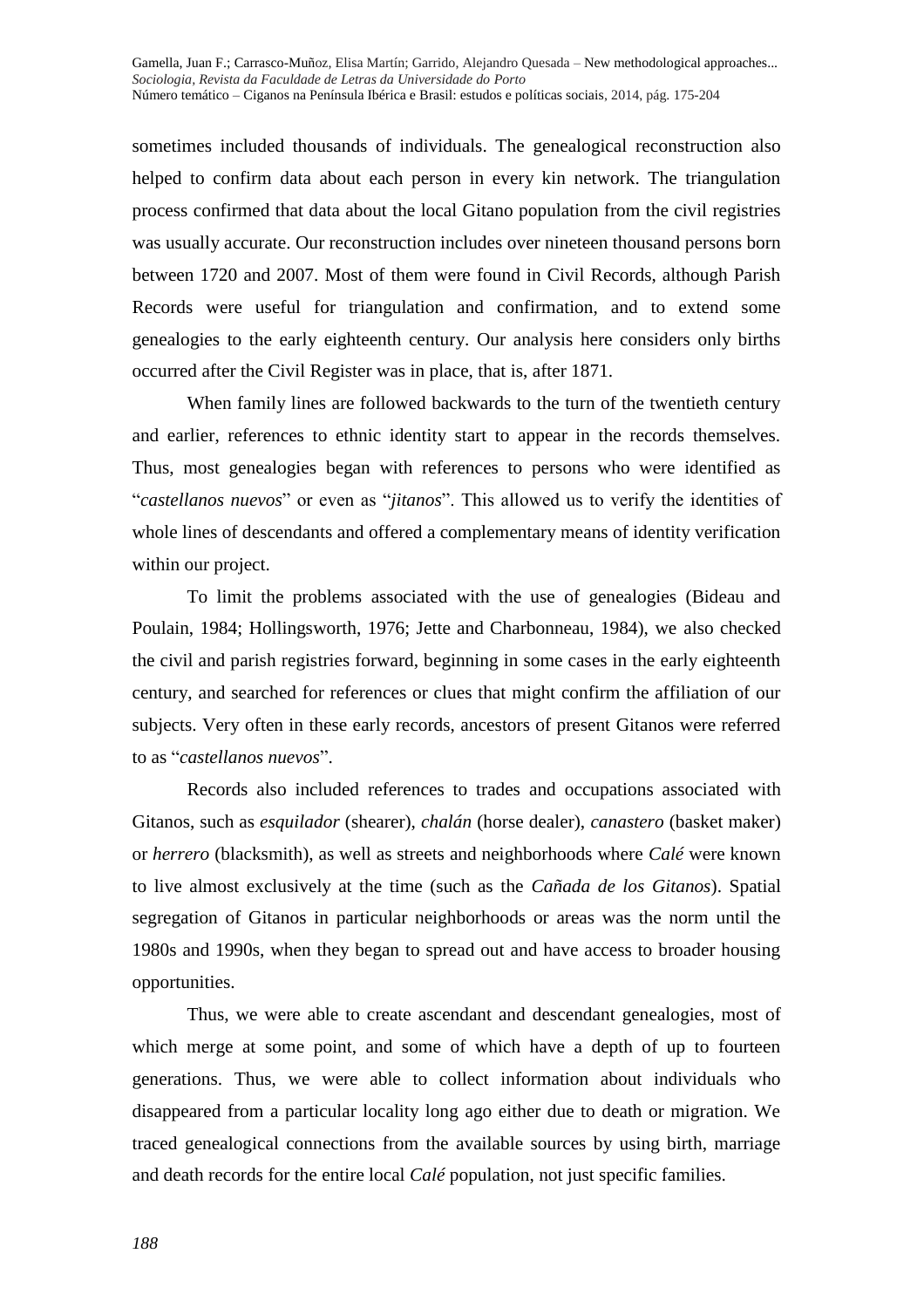Therefore, we successfully produced a demographic reconstruction of a population that resided in one region during a specific period. It includes patrilineal and matrilineal links of equal depth, since both mothers' and fathers' names appear equally in Spanish records.

Under-registration of unimportant people (Post, Van Poppel, Van Imhoff and Kruse, 1997) was not a problem, since the recorded genealogies include every individual. Children who died at an early age were also recorded, as well as unmarried males and females. By including the entire local population extracted from registry records, some of the problems of using genealogies were avoided (Henry, 1956: 16).

Our data was codified to maintain anonymity and all given and family names were eliminated (Gamella, 2000; Gamella and Martin, 2008). All data we use and cite, especially concerning people born after 1900, is anonymous. In illustrations we use pseudonyms for the names of people born after that period.

The cross-references of entries were very frequent and provided many opportunities for checking the reliability of the data. This has been a lengthy and laborious task and some of our graduate students assisted with the collection of archival data. However, the authors did most of the archival research themselves (working in all 22 localities) and situated all the cases one by one in the genealogical and family reconstitution, and triangulated and cross-checked information for all of the entries (over forty thousand).

During ethnographic fieldwork in the Gitano homes and communities, we conversed with many of the people whose ancestors were included in the genealogies. We verified the validity and reliability of our data and also the situation of many of those who had migrated out of the region to the city of Granada and other provinces of Spain. We developed a deepened understanding of the meanings that these links have for Gitano persons themselves.

# **2.4. Data problems**

Our data presents three main concerns in relation to infant and child mortality. The first obstacle concerns the relatively small size of the population studied. It took us over a decade to gather this data and organize it into a genealogical and family reconstitution. Despite this, we have reliable data concerning only 12,409 births of Gitano children in the study area, of which we confirmed the death of 805 infants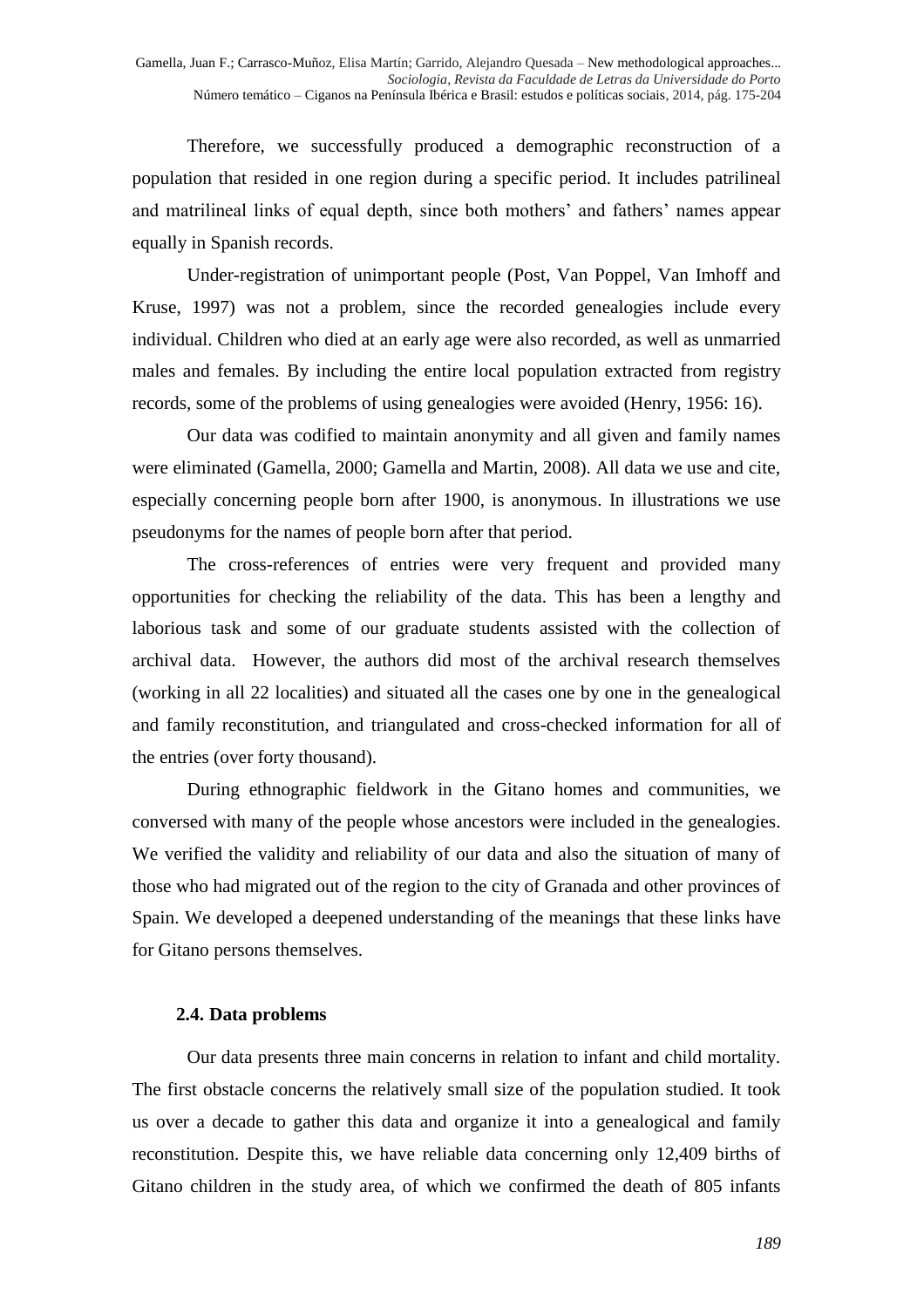before their first birthdays. The low number of deaths recorded has meant a considerable fluctuation of annual rates. This fluctuation is somehow corrected when 3- or 5- year averages are used (see Figures 2 to 5).

|              |               |                  | Deaths 1-      |                  |        |        |
|--------------|---------------|------------------|----------------|------------------|--------|--------|
|              | <b>Births</b> | Deaths<1         | 4              | Q <sub>0</sub> B | 4Q1B   | 4Q0B   |
| 1871 to 1874 | 128           | 11               | 16             | 90.79            | 150.50 | 241.29 |
| 1875 to 1879 | 146           | 23               | 17             | 140.71           | 125.88 | 266.59 |
| 1880 to 1884 | 163           | 21               | 31             | 125.08           | 237.88 | 362.96 |
| 1885 to 1889 | 163           | 18               | 34             | 107.56           | 254.47 | 362.03 |
| 1890 to 1894 | 160           | 26               | 20             | 156.73           | 151.73 | 308.46 |
| 1895 to 1899 | 180           | 25               | 19             | 138.71           | 138.79 | 277.50 |
| 1900 to 1904 | 209           | 21               | 32             | 99.92            | 199.68 | 299.60 |
| 1905 to 1909 | 217           | 36               | 32             | 168.39           | 193.12 | 361.51 |
| 1910 to 1914 | 252           | 43               | 34             | 176.98           | 193.65 | 370.63 |
| 1915 to 1919 | 276           | 39               | 42             | 138.47           | 185.51 | 323.98 |
| 1920 to 1924 | 313           | 40               | 43             | 131.04           | 173.55 | 304.59 |
| 1925 to 1929 | 378           | 64               | 50             | 174.17           | 181.15 | 355.32 |
| 1930 to 1934 | 437           | 58               | 64             | 131.43           | 187.15 | 318.58 |
| 1935 to 1939 | 475           | 60               | 66             | 124.48           | 169.13 | 293.61 |
| 1940 to 1944 | 389           | 62               | 33             | 153.59           | 103.03 | 256.62 |
| 1945 to 1949 | 509           | 54               | 38             | 110.40           | 90.83  | 201.23 |
| 1950 to 1954 | 610           | 55               | 31             | 91.38            | 63.78  | 155.15 |
| 1955 to 1959 | 746           | 36               | 37             | 48.72            | 57.69  | 106.41 |
| 1960 to 1964 | 826           | 31               | 12             | 37.94            | 16.22  | 54.16  |
| 1965 to 1969 | 852           | 25               | $\overline{7}$ | 29.08            | 8.28   | 37.37  |
| 1970 to 1974 | 785           | 24               | 6              | 30.23            | 7.28   | 37.51  |
| 1975 to 1979 | 729           | 16               | $\mathbf{1}$   | 21.77            | 1.44   | 23.21  |
| 1980 to 1984 | 782           | 9                | $\overline{4}$ | 11.48            | 5.21   | 16.69  |
| 1985 to 1989 | 649           | $\overline{4}$   | 1              | 6.11             | 1.27   | 7.38   |
| 1990 to 1994 | 567           | 1                | 3              | 1.65             | 5.03   | 6.68   |
| 1995 to 1999 | 595           | 3                | $\overline{2}$ | 5.08             | 3.82   | 8.91   |
| 2000 to 2004 | 557           | $\boldsymbol{0}$ | $\mathbf{1}$   | 0.00             | 1.92   | 1.92   |
| 2005 to 2007 | 316           | $\mathbf{0}$     | $\mathbf{1}$   | 0.00             | 1.82   | 1.82   |
| Total        | 12,409        | 805              | 677            |                  |        |        |

**Table 1 Adjusted Infant and Child Mortality rate of the Gitano population of 22 contiguous Andalusian localities. 5-year averages of annual rates, 5-year periods (1871-2007)**

**Deaths<1:** Children who died before 1 year of age in the year considered

**Deaths 1-4:** Children who died at 1 to 4 years in the corresponding year

**Q0B:** Adjusted infant mortality rate calculated by formula B, Shryock and Siegel (1976: 237)

**4Q1B:** Adjusted child (1 to 4 years of age) mortality rate, calculated by formula B, (Shryock and Siegel, 1976: 238)

**4Q0B:** Adjusted mortality rate, less-than-five years of age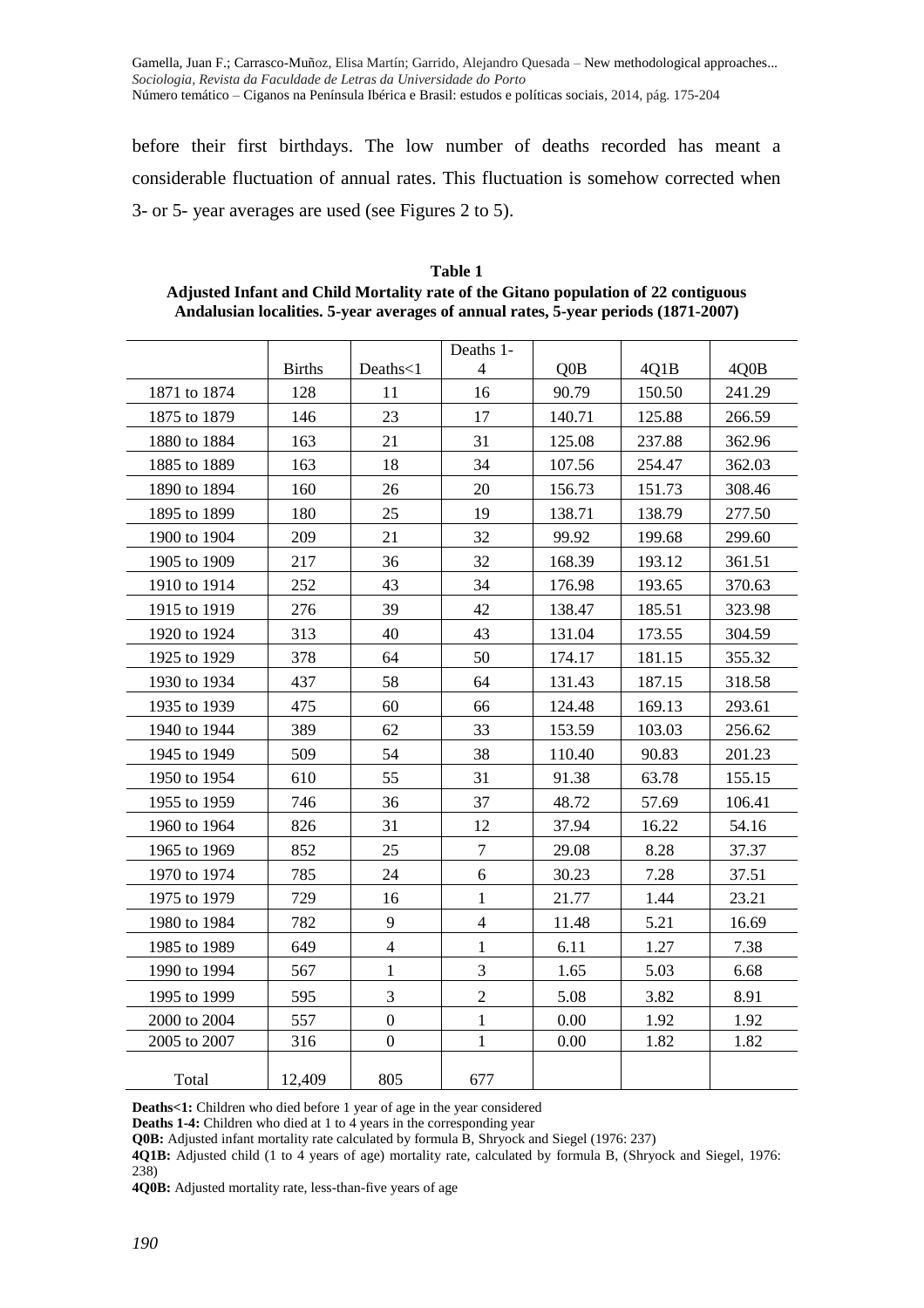#### **Figure 1**





**Sources:** Time series developed form the database of the genealogical reconstitution (see Table 1).

The second important problem is the under-registration of Gitano births, marriages and deaths. This trend clearly decreased in the twentieth century, especially since the 1920s (Martín, 1999; Martín and Gamella, 2005). Besides, the death of infants was less likely to be registered than the death of older children and adults. Birth records, however, may also suffer from some under-registration as a result of pertaining to a poor and often discriminated minority. But there were many opportunities for the registration of surviving persons, such as marriage, the birth of their children and even their deaths as adults. Therefore births had a higher likelihood of being recorded, especially those of persons surviving childhood. Thus, all our calculations most likely underestimate child mortality. In this sense, ethnographic fieldwork and interviews with elderly Gitano men and women confirmed that there are cases in which some of the children whose births were inscribed died in childhood, even if their deaths were not recorded in the registries we studied.

The third major problem of our sample relates to the role of residential mobility and migration, especially in the central decades of mortality decline, that is,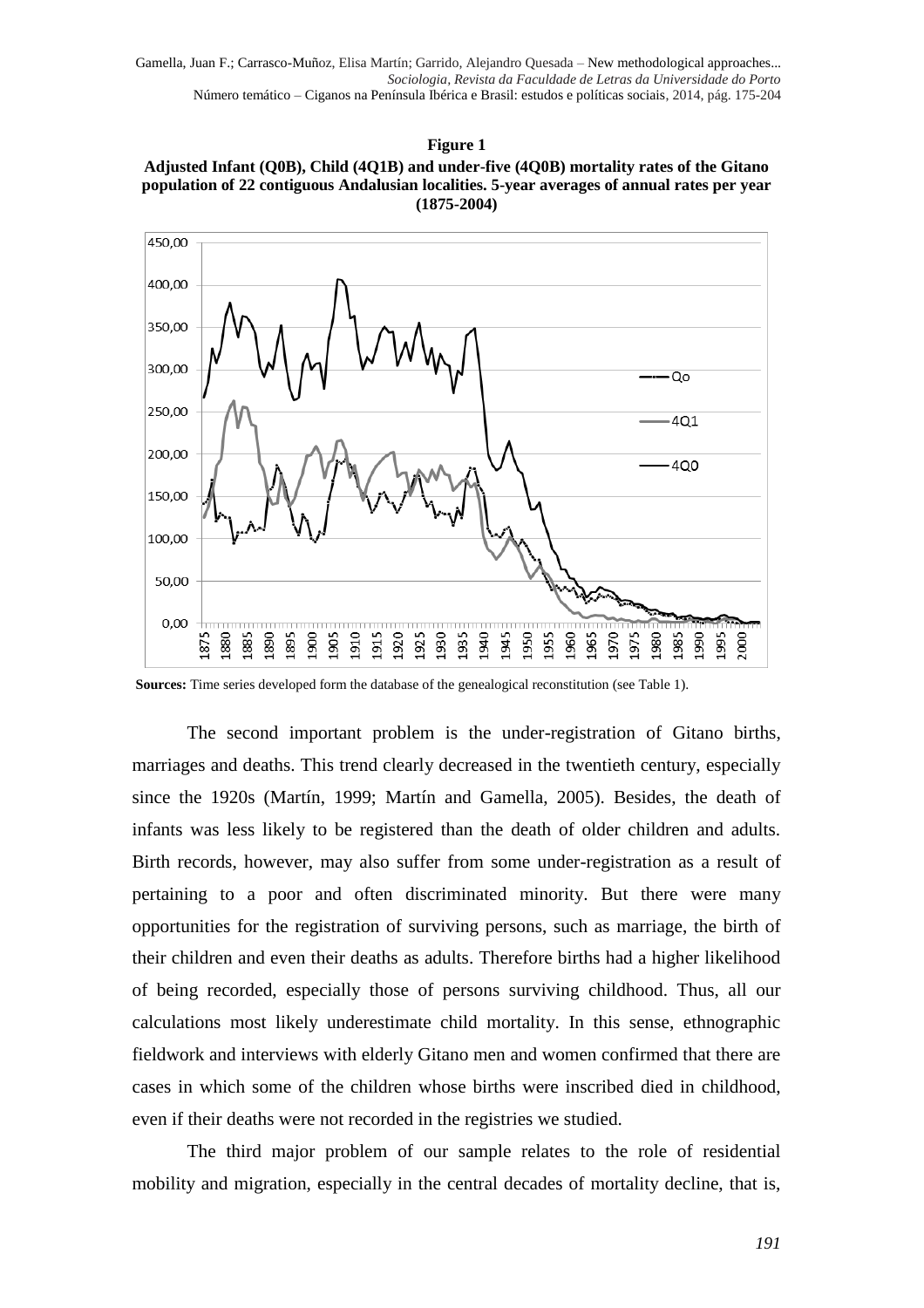the 1960s and 1970s. Some of those who left may have died elsewhere. Even in many cases in which deaths that occurred in other localities were annotated on the margins of the birth certificates, there are gaps and discontinuities in the death records of those who died outside of the study area. Hence, one cause of under-registration derives from the mobility and migration patterns of this population. Many of the Gitanos of the Guadix region spent several months of each year away from their homes and many migrated permanently after the 1960s. Intense seasonal or definitive migration patterns can affect the data records and, in our case, infant and child mortality records. All estimations and results must be considered in the light of these limitations.

# **2.5. Variables considered and methods of calculation**

We have calculated conventional and adjusted infant mortality rates. The conventional infant mortality rate, Q0A (see Figures 2 and 3) measures the death of children in one year divided by the number of children born that year (Shryock and Siegel, 1976: 236, formula A). Generally only conventional rates can be calculated with the data available. And they offer an approximation to the probability of dying between birth and attainment of the first birthday for the year on which the deaths are considered. Hence, conventional infant mortality has been "widely used as an indicator of the health conditions of a community and, hence, of its level of living" (Shryock and Siegel, 1976: 235). However, adjusted rates are "more akin to true probabilities" (Shryock and Siegel, 1976: 235) and thus they should be preferred. The adjusted infant mortality rate (Q0B) considers how many of the children who died before their first birthday in one year were born in that same year and how many were born in the previous year. Hence calculations of adjusted rates a bit more complicated, as annual deaths of infants or children have to be distributed in two groups according to their year of birth. For this paper the adjusted rate of infant mortality was calculated by the formula B proposed by Shryock and Siegel (Shryock and Siegel, 1976: 237):

$$
Q_oB = \frac{D'y}{B_y} + \frac{D''y}{B_{y-1}}
$$

We then applied the same method to the calculation of adjusted rates of mortality for children dying at one, two, three and four years of age, to calculate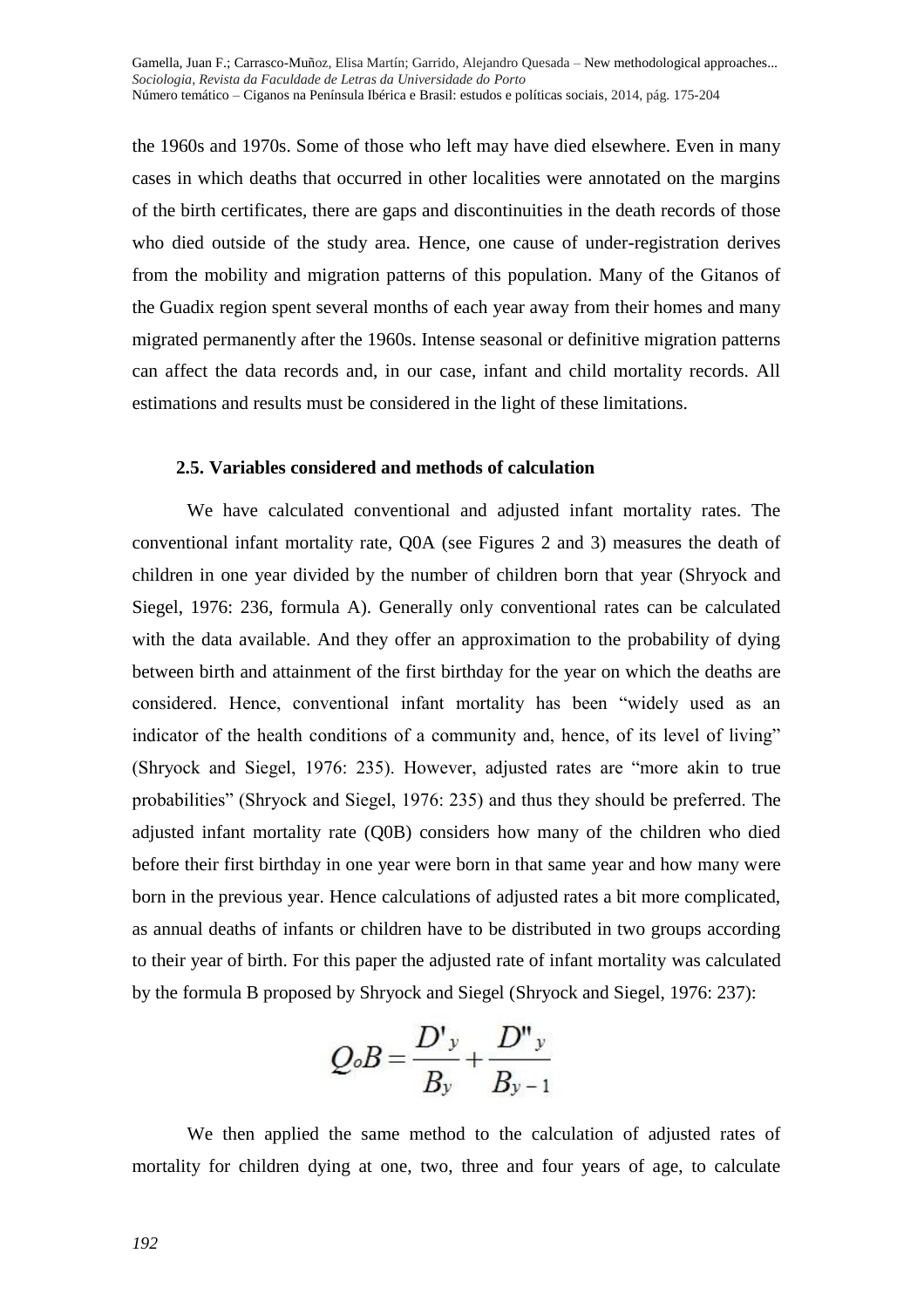adjusted child mortality rates (4Q1B) considering both the year of birth and the year of death of children at these different ages. To calculate under-five mortality rates (4Q0B) we added both infant and child adjusted rates, as they were calculated in a homogeneous form. All mortality rates were calculated for a one-year period. We then calculated simple moving averages for 3- and 5- year periods. In table 1 and figure 1 we present the 5-year moving averages of adjusted rates calculated in this form for the Gitano population studied.

However, in order to compare the results about the Gitano population with those that obtain among the Spanish population at large or the population of the province of Granada we had to use conventional rates of infant mortality, as these are the only ones that can be calculated with the available data.<sup>7</sup> In figures 2 and 3 the results are based on conventional rates both for the Gitano population of the area studied and the total population of the province of Granada.

**Figure 2 Conventional infant mortality rate (Q0A) of the population of the province of Granada (Q0Granada) and the Gitano population of 22 contiguous localities of this province (Q0Gitanos), 1920-2000. Annual rates.**



**Sources**: Data for QoGranada: Instituto Nacional de Estadística (www.INE. es), consulted June 30, 2013. Data for QoGitanos: Time series developed form the database of the genealogical reconstitution.

<sup>-</sup> $7$  www.INE.es.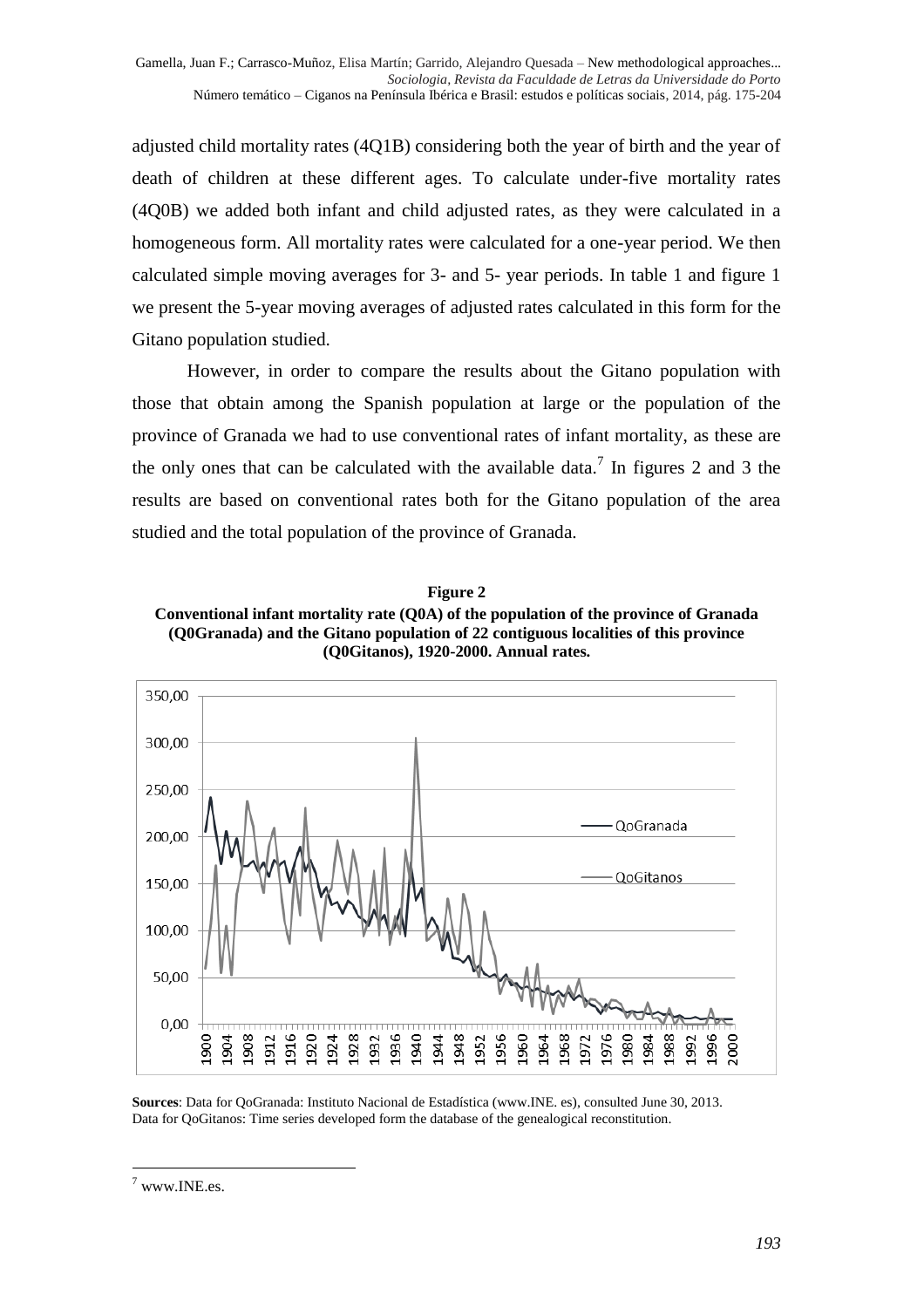



**Sources**: Data for QoGranada: Instituto Nacional de Estadística (www.INE.es). Data for QoGitanos: Time series developed form the database of the genealogical reconstitution.

As can be seen in figure 3, there is considerable annual oscillation in infant mortality rates. This figure offers a view of the methodological problems and shortcomings of our sample and the registers themselves. However, these problems are reduced when using moving averages and concentrating on the period after 1920 (Figure 4). It is important to consider that, when establishing chances of dying in infancy, "the accuracy of the approximation varies from one situation to another but depends in general on the annual fluctuations in the number of births" (Shryock and Siegel, 1976: 235). In this same sense, "the relative error from this formula is small unless there are extremely sharp changes in the annual numbers of births" (Shryock and Siegel, 1976: 237). In our final sample of births and deaths, the number of births oscillates much less than the number of deaths. Therefore, the results we obtain seem to offer a valid and reliable picture of the decline of infant mortality in the minority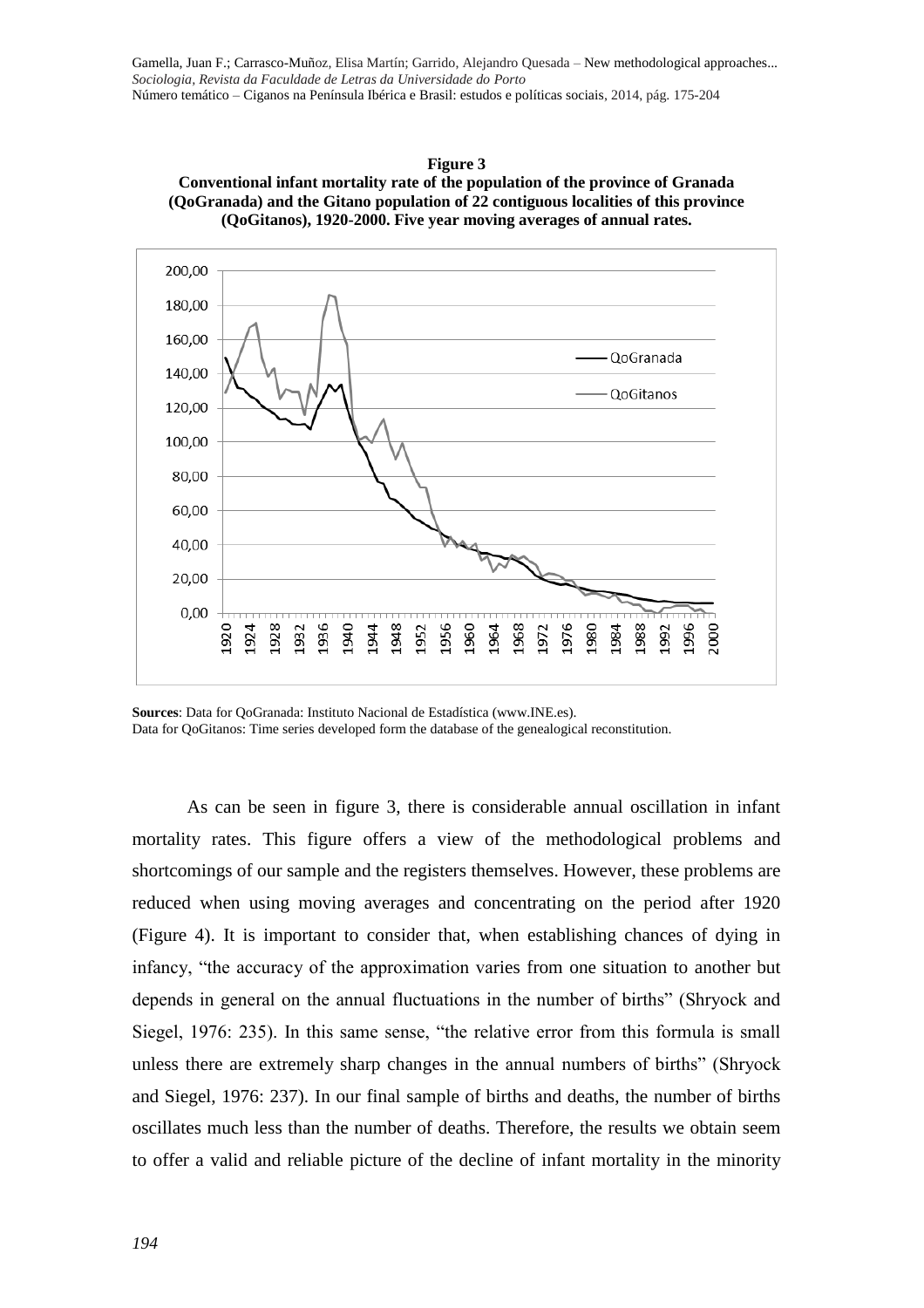population studied, although some understimation may apply.

Concerning child mortality rates, the situation is a bit more complicated. For the Gitano population studied we used adjusted rates with a similar calculation to the one explained before. But we could not find comparable data for the general population of Granada. So we have used data for the whole of Spain (see figure 4), obtained from the Human Mortality Database, which uses life tables for its calculations.<sup>8</sup> Thus, the comparison between the child mortality of Gitanos and the majority of the population (see figure 4) is more approximate and has to be honed with further research.

**Figure 4 Adjusted Child (1 to 4 years of age) mortality rates of the Spanish population (4Q1 Spain) and the Gitano population (4Q1 Gitanos) of 22 contiguous localities of the province of Granada (1916-2007). Five-year moving averages**



**Sources:** Data for 4Q1Spain: Human Mortality Database (www.mortality.org), consulted Dec. 1, 2013. Data for 4Q1Gitanos: Time series developed form the database of the genealogical reconstitution. Calculations of adjusted child mortality rate by formula B (see Methods).

<sup>-</sup><sup>8</sup> See www.mortality.org.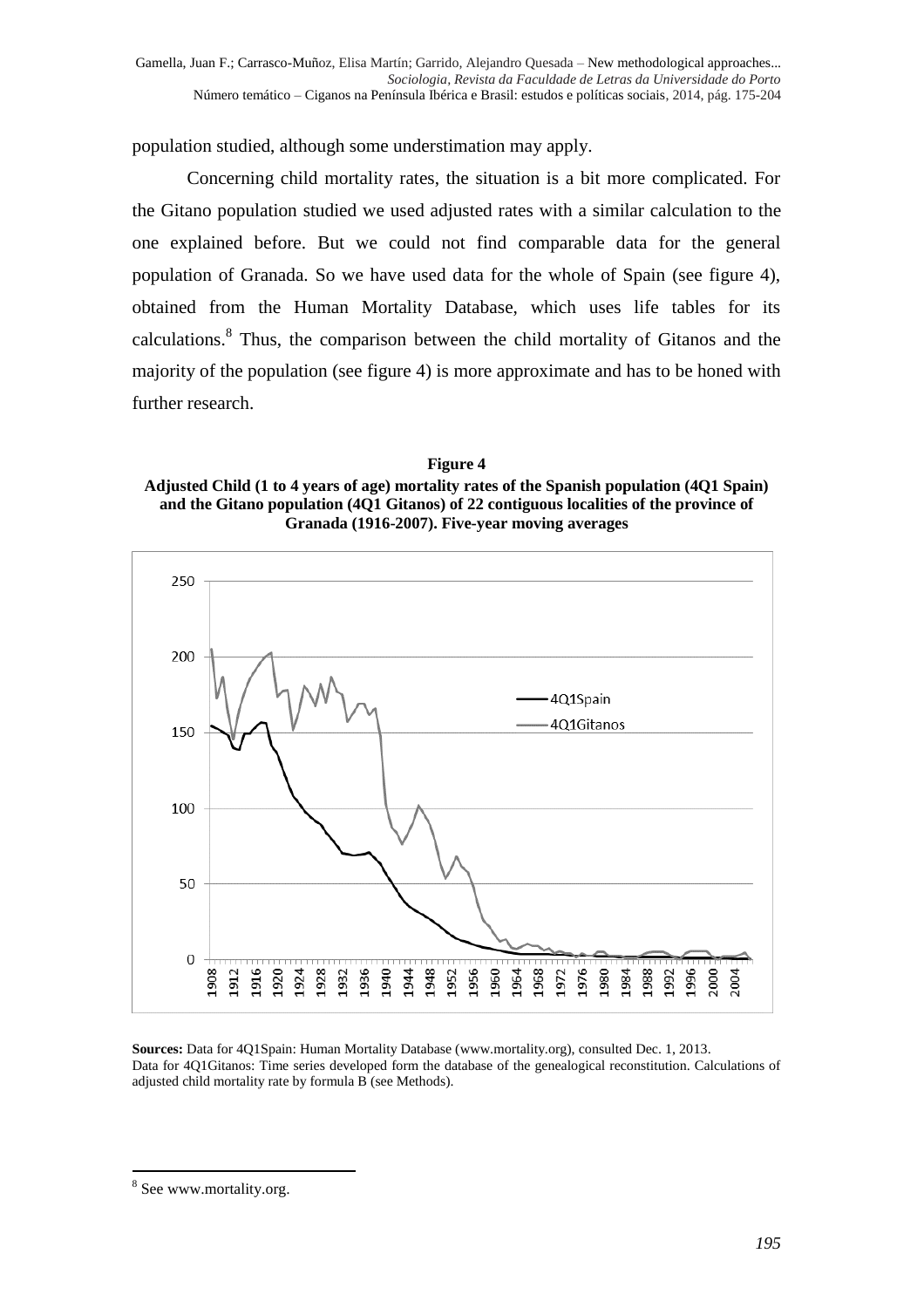#### **Figure 5**







#### **3. Preliminary results and discussion**

The main result that emerges from our analysis is the confirmation that it is possible to study the crucial processes of demographic and family change of the Romani populations of Europe using a multidisciplinary approach. In this approach, an ethnographic and ethno historical perspective is required as local, situated knowledge about the historical and actual communities is indispensible. Therefore, although these results are preliminary, the decline of both infant and child mortality among the Gitano population studied is well supported by the data collected from archival and ethnographic research. The main contours of the process seem well profiled in the time series of infant and child mortality that our reconstitution has produced.

The results offered here must be seen as an illustration of the feasibility of our methodological approach. The detailed analysis of these results, including the onset of the definitive fall of infant and child mortality, the phases of these processes and the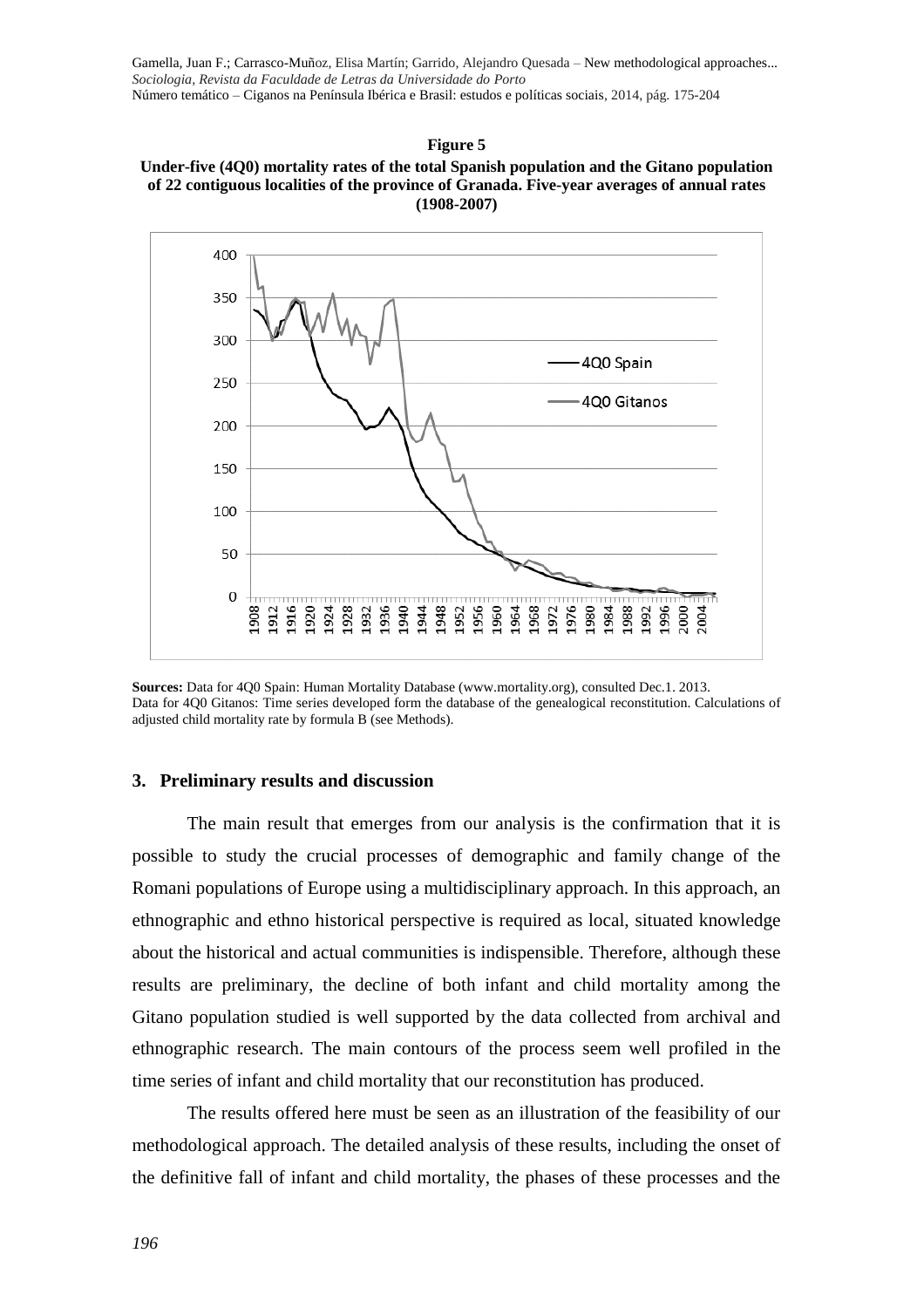epidemiological and sociopolitical context in which they happened will be the subject of further publications.

Table 1 and the associated Figure 1 show the evolution of the annual series of infant, child and under-five mortality rates. They are aggregated using 5-year averages to facilitate their presentation and understanding. These data show that for about the 75 first years of the period studied, since 1871 to the mid 1940s, the childhood (underfive) mortality rate of Gitanos almost always surpassed the mark of three hundred deaths per thousand, with periods in which it exceeded the mark of four hundred deaths per thousand. Moreover, these results should be considered conservative, as the under-registration of deaths was significant for the minority population in the early decades of the Civil Registry. Some of the peaks found in this period may be related to local or national epidemics or even to larger pandemics. For instance, the epidemic of cholera in 1885 affected dramatically the province of Granada (Montero, 1885) and the population under study. In other cases, the fluctuations visible in the figures are more difficult to explain and may be due partially to the limitations of the data. In this sense, Figure 2 confirms the important annual oscillation of rates that can be attributed to the small population studied. In the decades before 1920, there are also clear signs of under-registration. As was stated in the methods and sources section, only during that decade and thereafter we found an increasingly complete registration of the deaths of local Gitano people, including infants and children.

Nevertheless, when the analysis focuses on the period 1920-1999 and the data for Gitanos is compared with data for the whole population of Granada's Province (Figures 3, 4 and 5), the divergences and convergences seem to be significant. Concerning infant mortality (Figure 3) and more clearly child mortality (Figure 4), the mortality crisis caused by the Flu Pandemic (1918-1919) and its aftermath, as well as the terrible traumas of the Civil War (1936-39) and the postwar years seem to have affected more severely the minority population. There are also bulges and peaks in the 4Q1 rates of the Gitano population in the 1940s and early 1950s that indicate a higher mortality among Gitano children. These higher rates cohere with ethnographic and ethno-historical data on the special poverty and exclusion suffered by Gitanos in the period.

In sum, the late 1940s and early 1950s seem to be crucial years for the definitive decline of childhood mortality in the *Calé* minority. Setbacks, however, are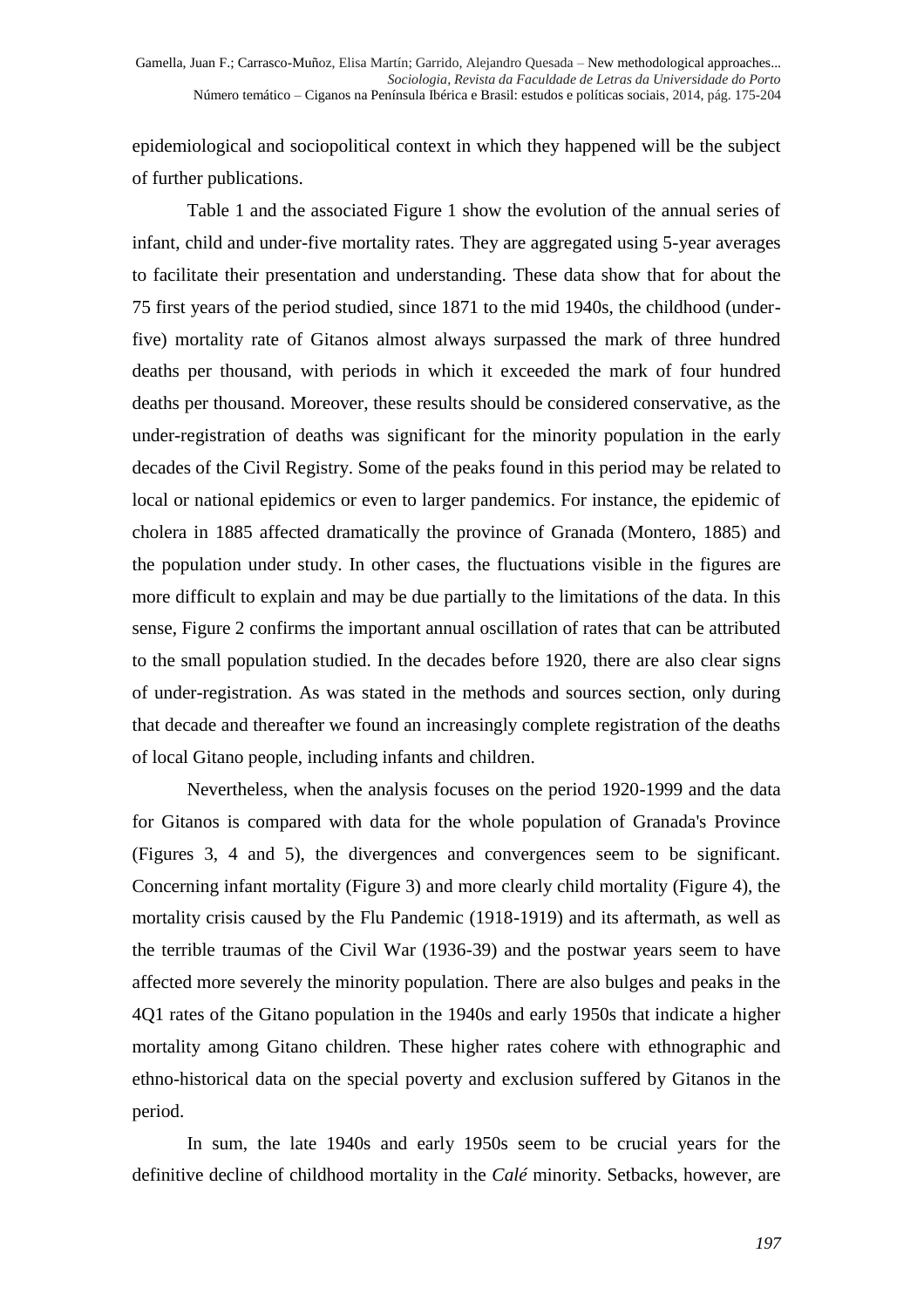not completely ruled out until the period of 1953-57, especially in the case of child mortality (see Figure 4 and Figure 5). Ethnographic and ethno-historical data on the social and familiy history of the minority population under study could help explain these differences in such vital indicators (Gamella, 2000; Gamella and Martín, 2008).

Since the mid 1950s, coinciding with the general "modernization" and internalization of the Spanish economy, a "more effective" system of reproductive health seems to have gained ground among the Gitano population. By this we simply mean that less pregnancies and young lives ended prematurely, and the huge effort of Gitano mothers and fathers was accompanied by success as more children survived childhood.

In sum, childhood (under-five years of age) mortality among Gitano children seems to have experienced a period of gradual decline since the beginning of the twentieth century in parallel with the Spanish population at large, with important trend reversals in the 1918-1921 period and, especially, during the Civil War and the immediate postwar period. In the late 1940s, a sharper decline began that has not had significant interruptions. The decade of the 1950s was crucial for this downward transition. The most relevant difference seems to be the higher levels of Gitano infant, especially child mortality, and the time lag of the onset of the definitive downward trend.

The context of the onset of the definitive decline in childhood mortality was the improvement of local conditions after the post-war years. Some of these improvements were generalized and reached all the lower levels of the population, including Gitanos. The time series in this period cohere with data from ethnographic interviews. The post-war period was very hard for most of the poor, and Gitanos have largely been overrepresented among Spain's most needy people. Elderly Gitano men and women in the area of study remember the 1940s as terrible "years of hunger", while the 1950s – especially the second half – are described as "years of need, but at least you could eat".

In structural terms this was not very different to what has been described for the Spanish population at large. In Spain, the decline of childhood mortality started in several regions before the turn of the twentieth century, but experienced recurrent reversals. In the 1920s, however, "the pace of mortality reduction increased substantially, and trend reversals were no longer significant until the influenza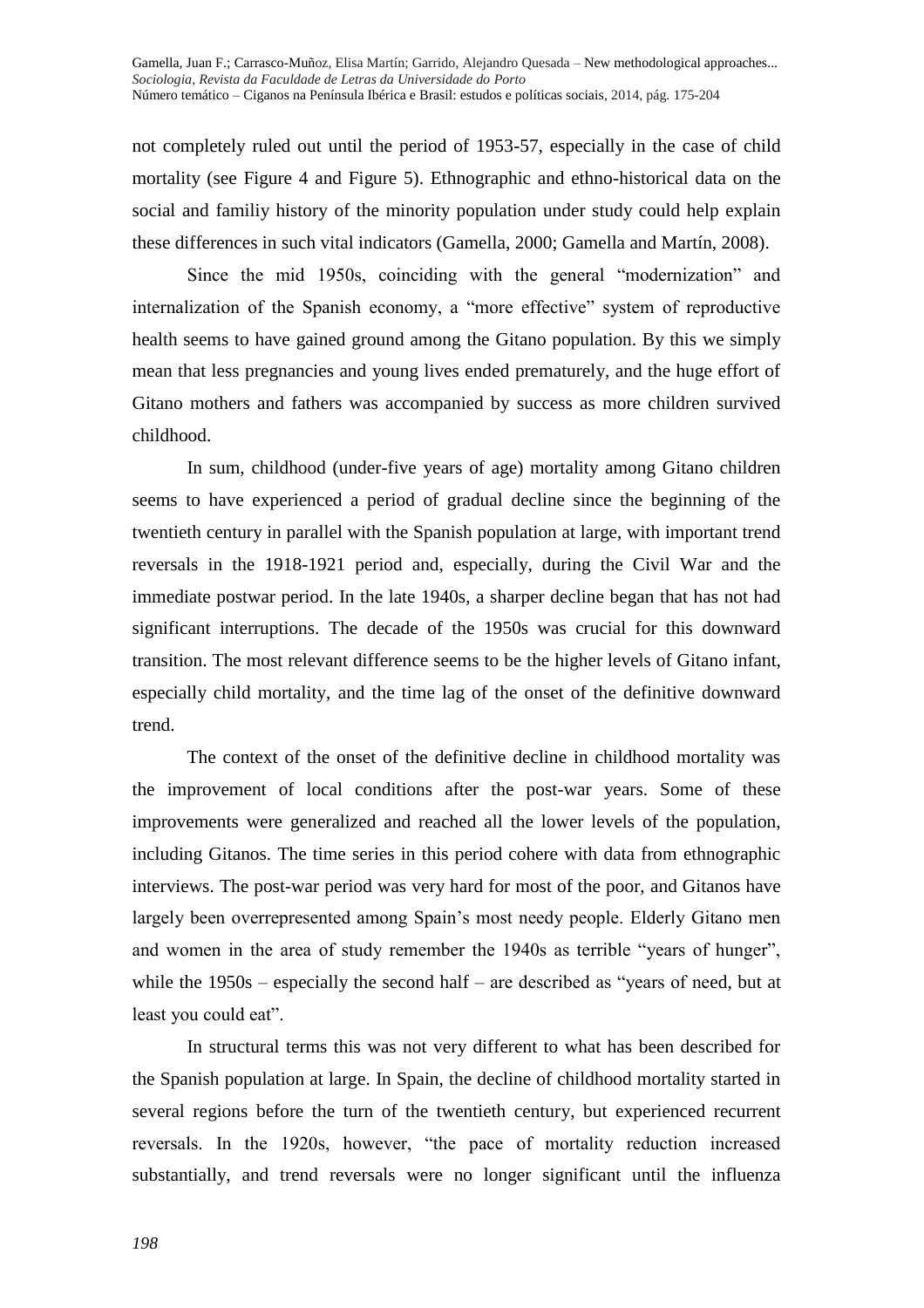epidemic of 1918-1919 and the Civil War and its aftermath (1936-1940)" (Reher, Pérez-Moreda and Bernabeu-Mestre, 1997: 43). However, concerning Gitano people there seems to be an important time lag of five to ten years – both in infant and child mortality – that requires further study, including the systematic review of the recorded causes of death. Additionally, further attention needs to be paid to the differences between infant and child mortality, as there is evidence that their relationship may differ from that found in the majority populations.

It is important to note, however, that similar or convergent rates of child mortality meant something very different for this minority, due to their higher fertility rates. Basically it meant that individual Gitano families tended to experience the loss of children more frequently and repeatedly. These losses are very prominent in the discourses of elder Romani women and may have been neglected or ignored in most ethnographic and historical representations.

Nevertheless, crucial aspects of the decline of the mortality of Gitano children remain to be explored. First, the process of decline has to be delineated carefully; then the socioeconomic and epidemiological circumstances in which it took place have to be identified, analyzed and integrated in a causal model. Among the main motives for change, we find a betterment of living conditions for Gitanos and other disadvantaged Spanish populations since the early 1950s. These entailed better nutrition and housing, increasing access to safer drinking water, sanitation and to modern health care, including the spread of vaccination and of antibiotics that slowly permeated to all sectors of population. We also see new sources of income and the chance better jobs in the cities and in other areas of Spain and Europe that alleviated the local labor market; and so forth. We must also learn about the household and community conditions surrounding the mother and the children in their first years of life. In this sense, we must explore the agency of Gitano people themselves, especially Gitano women, in their efforts to increase child survival. In these sets of factors, the comparison has to be, first, between Gitano communities themselves and then with their non-Gitano neighbors who shared similar living conditions. Then, an international comparison of different Romani groups should be undertaken. Therefore, there is still much to do in this project and we plan to deal with these issues and others concerning the demographic transition of Spanish Romani in further publications.

In sum, this paper shows that the main contours of a complex historical

*199*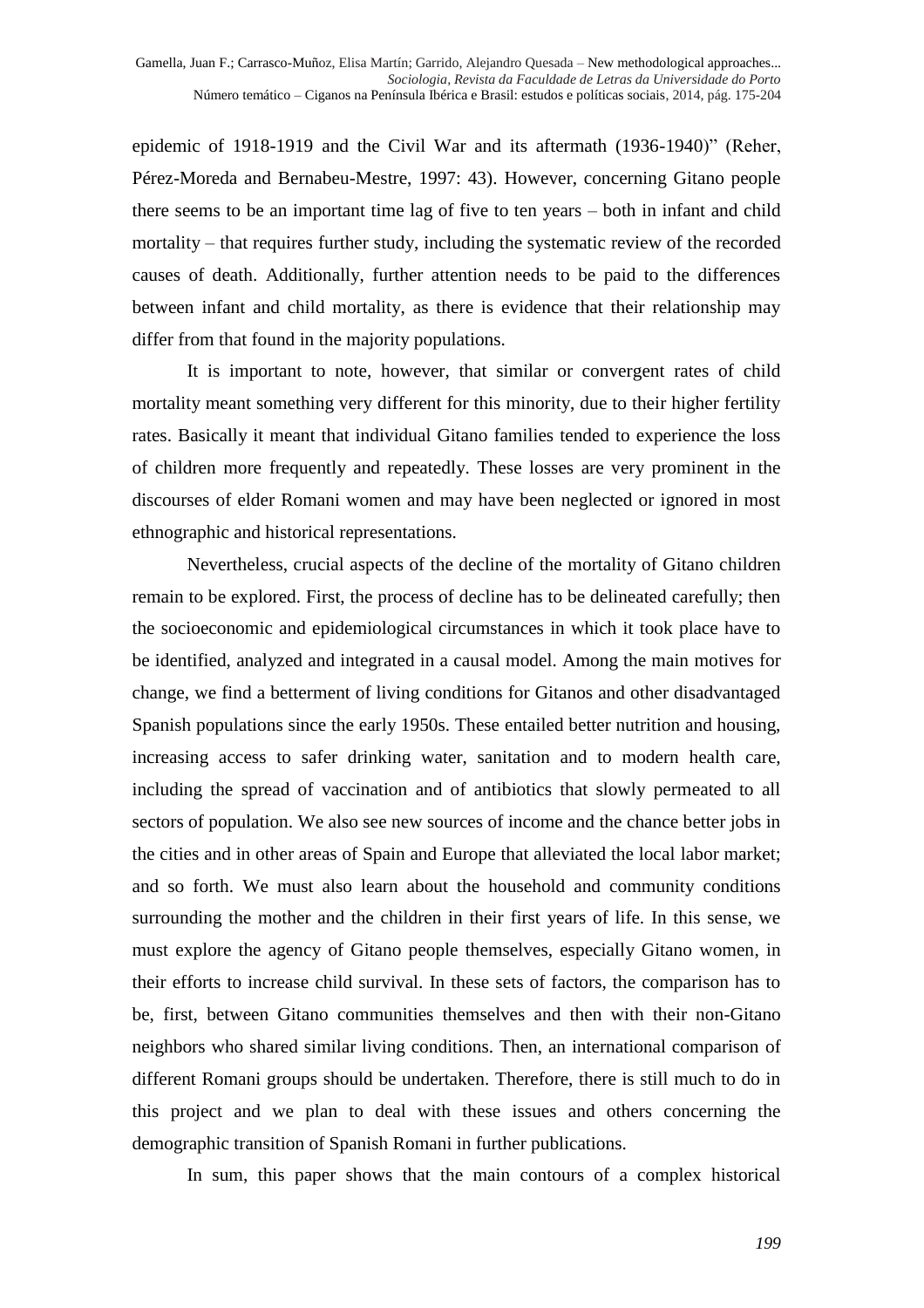transformation can be ascertained by micro-demographic research that uses local knowledge obtained through ethnography. This is a promising form of collaboration that may offer important insights about ignored dimensions of social change. Even if limited in its results, our case can be useful in the necessary comparison with the demographic history of other Romani groups. The main problems encountered in this case seem common throughout the different European countries, but in diverse forms that require careful comparison. We hope this paper may contribute a bit to this larger endeavor.

#### **Bibliographical references**

- ACTON, Thomas A. (1979), "Academic success and political failure: a review of modern social science writing in English on Gypsies", *Ethnic and Racial Studies*, 2, p. 231-252.
- BIDEAU, Alain; POULAIN, Michel (1984), "De la genealogie a la demographie historique: Genealogie ascendante et analyse demographique", *Annales de demographie historique*, 1984, p. 55-68.
- BLOCH, Maurice (1977), "The past and the present in the present", *Man* (N.S.), 12, p. 278- 291.
- BURLEA, Ana-Maria (2012), "Multilevel Analisis of Infant Mortality in Romania", *Revista de cercetare si interventie sociala*, 39, p. 100-116.
- CANTÓN, Manuela (2004), *Gitanos pentecostales. Una mirada antropológica a la Iglesia Filadelfia en Andalucía*, Sevilla, Signatura.
- COOK, Benjamin *et al*. (2013), "Revisiting the evidence on health and health care disparities among the Roma: a systematic review 2003–2012", *International journal of public health*, 58 (6), p. 885-911.
- CORSINI, Carlo A.; VIAZZO, Pier Paolo (eds.) (1997), "The Decline of Infant and Child Mortality: The European Experience, 1750-1990", The Hague, Kluwer Law International.
- COSTARELLI, S. (ed.) (1993), *Children of Minorities: Gypsies. Innocenti Insights*, Florence, United Nations Children's Fund/International Child Development Centre/ERIC Clearinghouse.
- DOPICO, Fausto; REHER, David S. (1998), *El declive de la mortalidad en España 1860- 1930*, Zaragoza, Prensas Universitarias de Zaragoza.
- DURST, Judith. (2002), "Fertility and childbearing practices among poor Gypsy women in Hungary: the intersections of class, race and gender", *Communist and Post-Communist*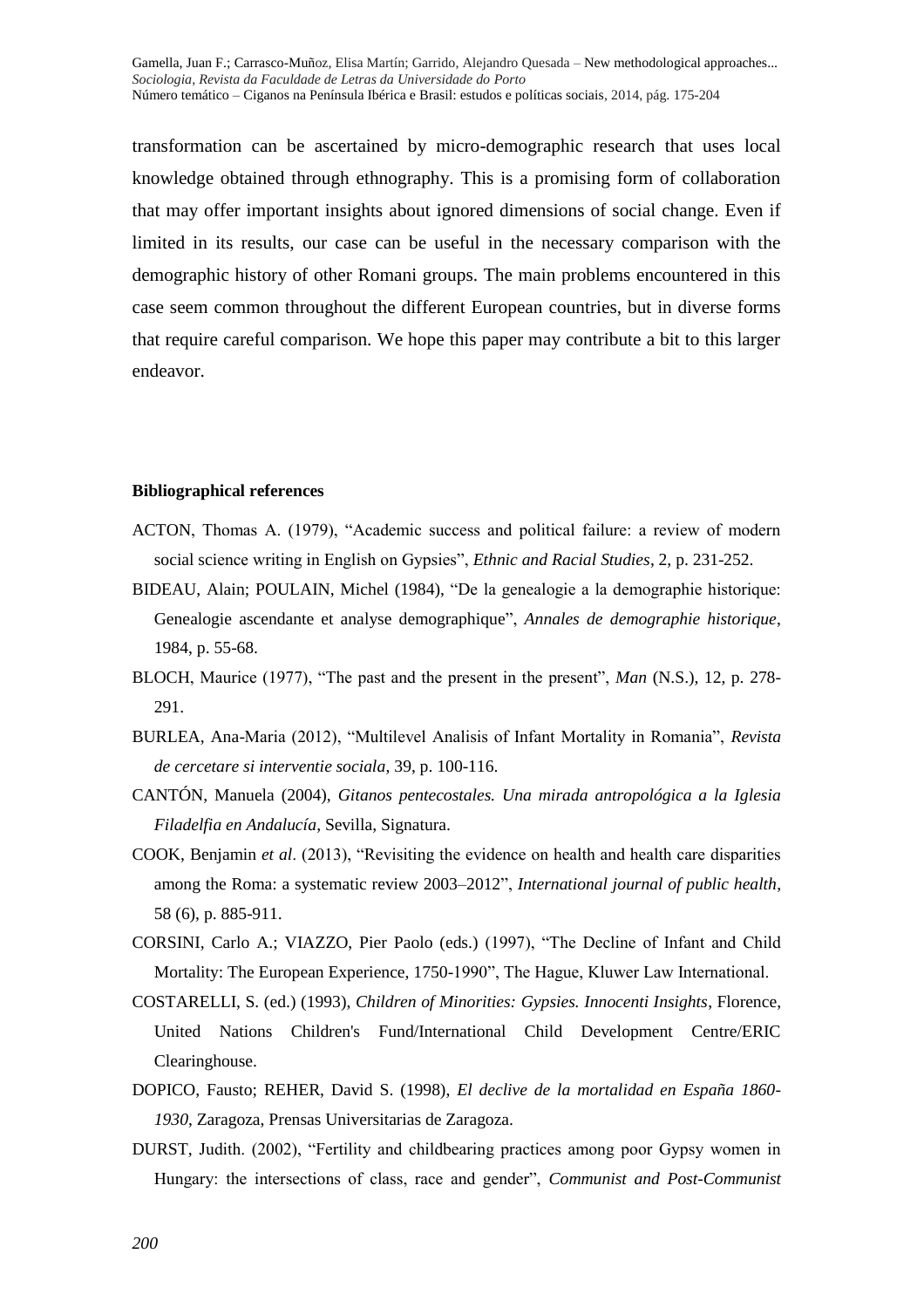*Studies*, 35, p. 457-474.

- (2011), "'What makes us Gypsies, who knows…?!' Ethnicity and reproduction", *in* Michael Stewart, Marton Rovid and M. Rton R. Vid (eds.). *Multi-disciplinary approaches to Romany studies*, Budapest, Central European University Press, p. 13-35.
- FRASER, Angus. M. (1992), *The Gypsies*, Oxford, Blackwell.
- FSG FUNDACIÓN SECRETARIADO GITANO (2008), *Mapa sobre Vivienda y Comunidad Gitana en España, 2007*, Madrid, Fundación Secretariado Gitano.
- GAMELLA, Juan Francisco (1996), *La población gitana en Andalucía. Un estudio exploratorio de sus condiciones de vida*, Sevilla, Consejería de Trabajo y Asuntos Sociales/Junta de Andalucía.
- (2000), *Mujeres gitanas. Matrimonio y género en la cultura gitana de Andalucía,* Sevilla, Junta de Andalucía.
- (2006), "Oficios gitanos tradicionales en Andalucía (1837-1959)", *Gitanos: Pensamiento y Cultura*, 32-33, p. 64-73.
- (2011), *Historias de éxito. Modelos para reducir el abandono escolar de la adolescencia gitana,* Madrid, IFIIE/Ministerio de Educación.
- (2013), "'Sangre y costumbres'. Change and permanence in the constitution of a cultural minority: the Gitanos of Spain", *in* Maria Manuela Mendes and Olga Magano (eds.), *Ciganos Portugueses. Olhares plurais e novos desafios numa sociedade em transição*, Lisboa, Mundos Sociais, p. 17-35.
- GAMELLA, Juan Francisco; FERNÁNDEZ, Cayetano; NIETO, Magdalena; ADIEGO, Ignasi-Xavier (2011), "La agonía de una lengua. Lo que queda del caló en el habla de los gitanos. Parte 1. Métodos, fuentes y resultados generales", *Gazeta de Antropología*, 27, p. 1-45.
- GAMELLA, Juan Francisco; GÓMEZ ALFARO, Antonio; PÉREZ, Juan (2014), "Nominal assimilation. The national and ethnic identity of the Gitanos of Spain in the 1783-85 census", *Names*, 62 (3), p. 147-164.
- GAMELLA, Juan Francisco; MARTIN, Elisa (2008), "Vien avec moi cousine. Le mariage entre cousins germains chez le Gitans Andalous", *Etudes Tsiganes*, 30, p. 110-151.
- GAY BLASCO, Paloma (1999), *Gypsies in Madrid. Sex, Gender and the Performance of Identity*, Oxford, Berg.
- GÓMEZ ALFARO, Antonio (1993), *The Great Gypsy Round-up. Spain: The General Imprisonment of Gypsies in 1749*, Madrid, Presencia Gitana.
- (1999), "Tipologías. Matrimonios mixtos y mestizajes gitanos en los censos históricos andaluces", *Demófilo*, 30, p. 30-52.
- GÓMEZ REDONDO, Rosa (1992), *La mortalidad infantil española en el siglo XX*, Madrid,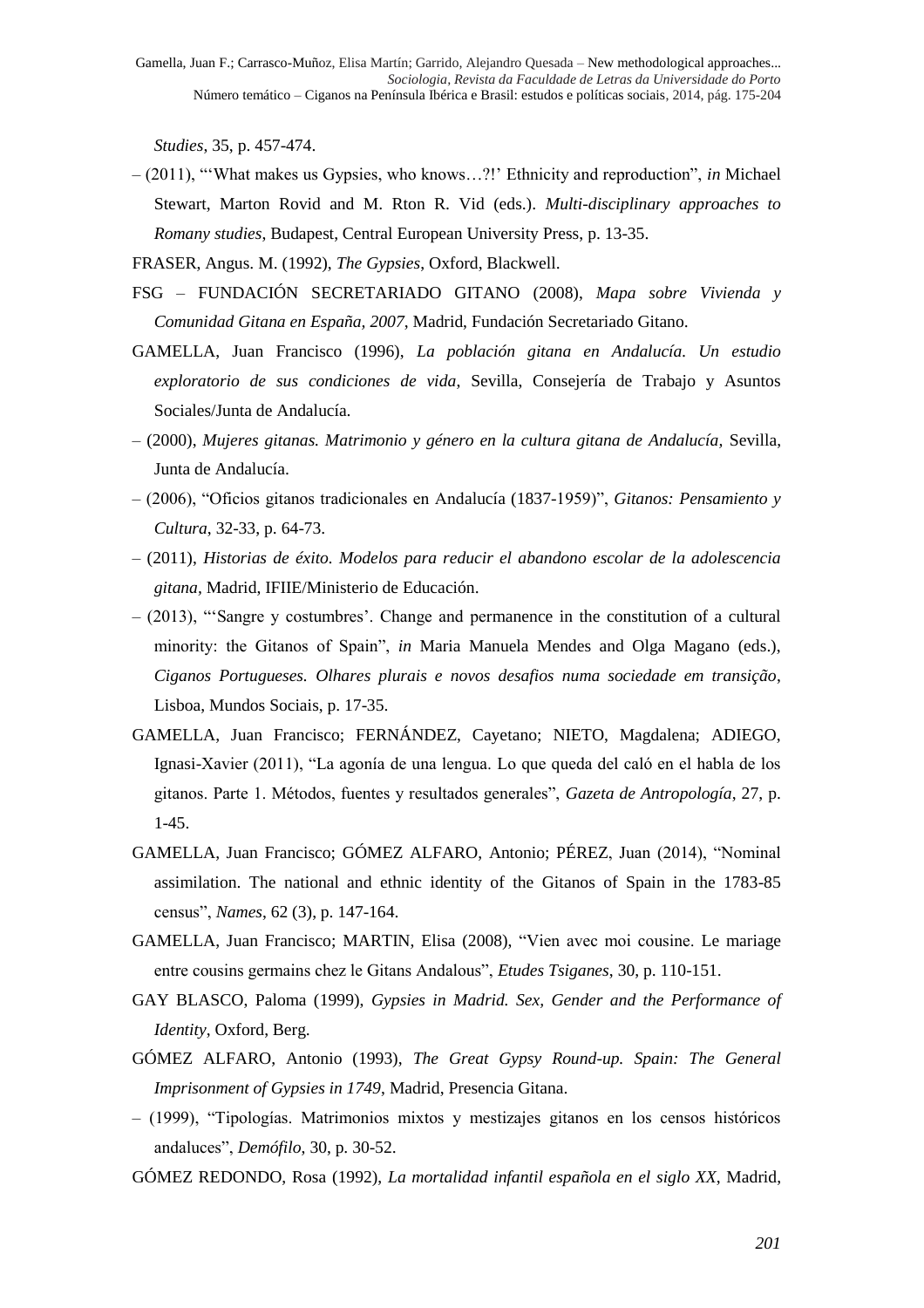Siglo XXI/CIS.

- (2005), "La mortalidad en España durante la segunda mitad del siglo XX: evolución y cambios". *Papeles de Economía Española*, 104, p. 37-56.
- GUILLOT, Michel; GERLAND, Patrick; PELLETIER, Francois; SAABNEH, Ameed (2012), "Mortality Estimation: A Global Overview of Infant and Child Mortality Age Patterns in Light of New Empirical Data", *PLOS Medicine*, 9 (8), e1001299.
- HENRY, Louis (1956), *Anciennes familles genevoises. Etude démographique: XVI-XX siécle*, Paris, PUF.
- HOLLINGSWORTH, T. H. (1976), "Genealogy and historical demography", *Annales de demographie historique*, 1976, p. 167-170.
- JETTE, René; CHARBONNEAU, Hubert (1984), "Généalogies descendantes et analyse demographique", *Annales de demographie historique*, 1984, p. 45-54.
- KALIBOVÁ, Květa (2000), "The Demographic Characteristics of Roma/Gypsies in Selected Countries in Central and Eastern Europe", *in* Werner Haug, Paul Compton and Youssef Courbage (eds.), *The Demographic Characteristics of National Minorities in Certain European States*, Estrasburg, Council of Europe.
- KERTZER, David I.; FRICKE, Thomas Earl (eds.) (1997), *Anthropological demography: Toward a new synthesis*, Chicago, University of Chicago Press.
- KOHLER, Iliana V.; PRESTON, Samuel H. (2011), "Ethnic and religious differentials in Bulgarian mortality, 1993–98", *Population studies*, 65 (1), p. 91-113.
- LAGUNAS, David (2005), *Los tres cromosomas. Modernidad, identidad y parentesco entre los gitanos catalanes*, Granada, Ed. Comares.
- LEBLON, Bernard (1985), *Les Gitans d'Espagne, le prix de la différence*, Paris, Presses Universitaires de France.
- (2003), *Gypsies and Flamenco: The Emergence of the Art of Flamenco in Andalusia*, new edition, Hatfield, University of Hertfordshire Press.
- MARTÍN, Elisa (1999), "La estructura de la población gitana andaluza: notas introductorias", *Demófilo*, 30, p. 89-105.
- MARTÍN, Elisa; GAMELLA, Juan F. (2005), "Marriage practices and ethnic differentiation: The case of Spanish Gypsies (1870-2000)", *The History of the Family*, 10, p. 45-63.
- MASSERIA, Cristina; MLADOVSKY, Philipa; HERNÁNDEZ-QUEVEDO, Cristina (2010), "The socio-economic determinants of the health status of Roma in comparison with non-Roma in Bulgaria, Hungary and Romania", *The European journal of public health*, 20 (5), p. 549-554.
- MATRAS, Yaron (2003), "The Role of Language in Mystifying and Demystifying Gypsy Identity", *in* Nicholas Saul and Susan Tebbutt, *The Role of the Romanies. Images and*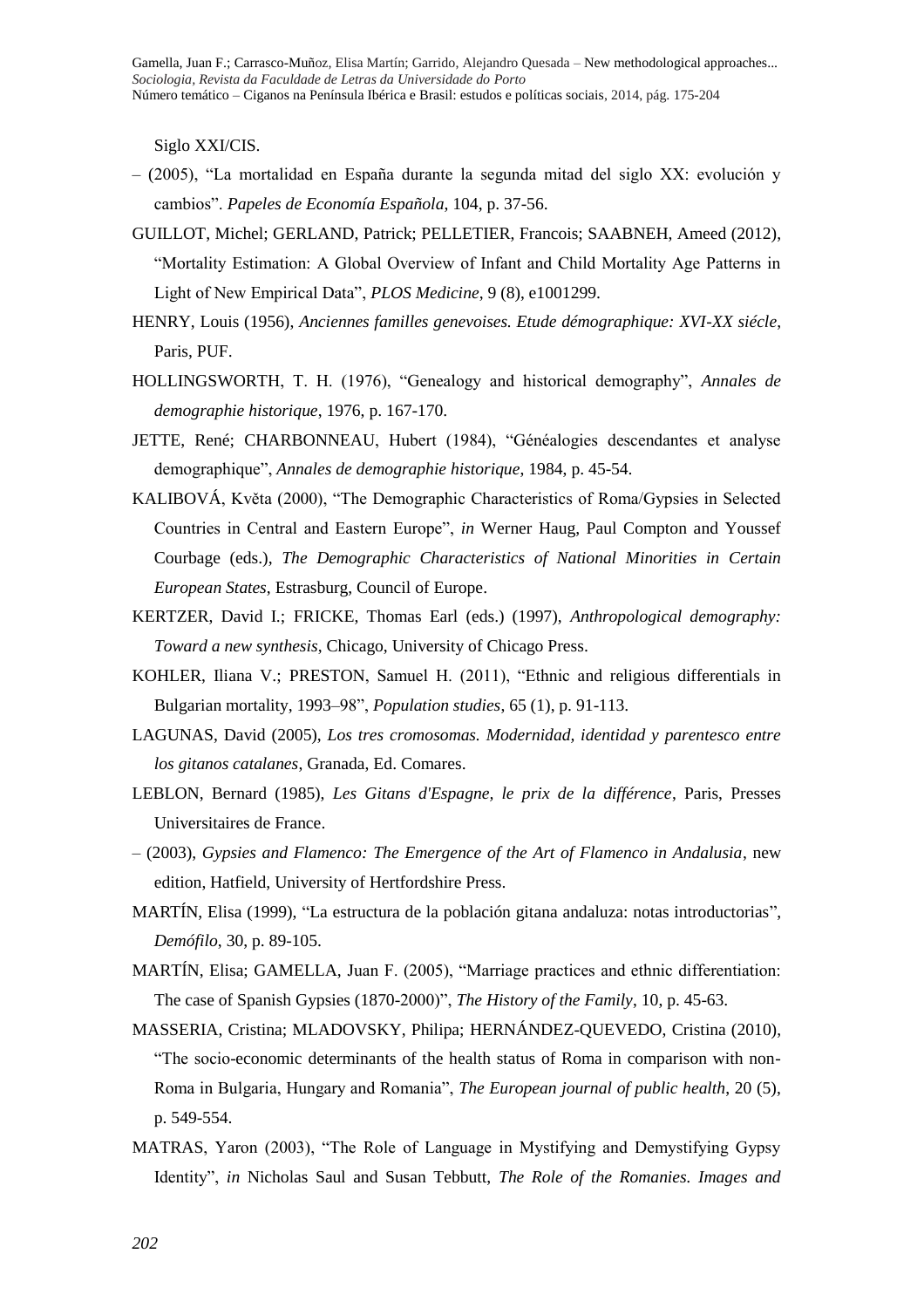*Counter-Images of 'Gypsies'/Romanies in European Cultures*, Liverpool, Liverpool University Press, p. 53-78.

- MONTERO Vidal, José (1885), *El cólera en1885*, Madrid, Imprenta de Manuel G. Hernández.
- MSPS MINISTERIO DE SANIDAD Y POLÍTICA SOCIAL (2009), *Hacia la equidad en salud. Estudio comparativo de las Encuestas Nacionales de Salud a población gitana y población general de España, 2006*, Madrid, Ministerio de Sanidad y Política Social/Fundación Secretariado General Gitano.
- OKELY, Judith (1983), *The Traveller-Gypsies*, Cambridge, Cambridge University Press.
- PASQUALINO, Caterina (1998), *Dire le chant. Les Gitans flamencos d'Andalousie*, Paris, CNRS/Éditions de la maison des sciences de l'homme.
- PIASERE, Leonardo (2004), *I rom d'Europa: una storia moderna*, Roma, GLF editori Laterza.
- POST, Wendy; VAN POPPEL, Frans; VAN IMHOFF, Evert; KRUSE, Ellen (1997), "Reconstructing the extended kin network in the Netherlands with genealogical data: Methods, problems, and results", *Population Studies*, 51, p. 263-278.
- PYM, Richard. J. (2007), *The Gypsies of Early Modern Spain, 1425-1783*, London, Palgrave Macmillan.
- RAMIRO‐FARIÑAS, Diego; SANZ‐GIMENO, Alberto (2000) "Structural changes in childhood mortality in Spain, 1860–1990", *International journal of population geography*, 6 (1), p. 61-82.
- REHER, David S.; PÉREZ-MOREDA, Vicente; BERNABEU-MESTRE, Josep (1997), "Assessing Change in Historical Contexts: Childhood Mortality Patterns in Spain during the Demographic Transition", *in* Carlo A. Corsini and Pier Paolo Viazzo (eds.), *The Decline of Infant and Child Mortality: The European Experience, 1750-1990*, The Hague, Kluwer Law International, p. 35-56.
- RINGOLD, Dena; ORENSTEIN, Mitchell A.; WILKENS, Erika (2005), *Roma in an Expanding Europe. Breaking the Poverty Cycle*, Washington D.C., The World Bank.
- SAN ROMÁN, Teresa (1976), *Vecinos gitanos*, Madrid, Akal.
- (1997), *La diferencia inquietante: viejas y nuevas estrategias culturales de los gitanos*, Madrid, Siglo XXi.
- SCHEFFLER, Harold W. (2000), *Filiation and Affiliation*, New Haven, Yale University Press.
- SCHNEIDER, David. M. (1968), *American Kinship: A Cultural Account*, Englewood Cliffs, Prentice-Hall.
- SCHOFIELD, R.; REHER, David. S.; BIDEAU A. (eds.) (1991), *The decline of mortality in Europe*, Oxford, Clarendon Press.